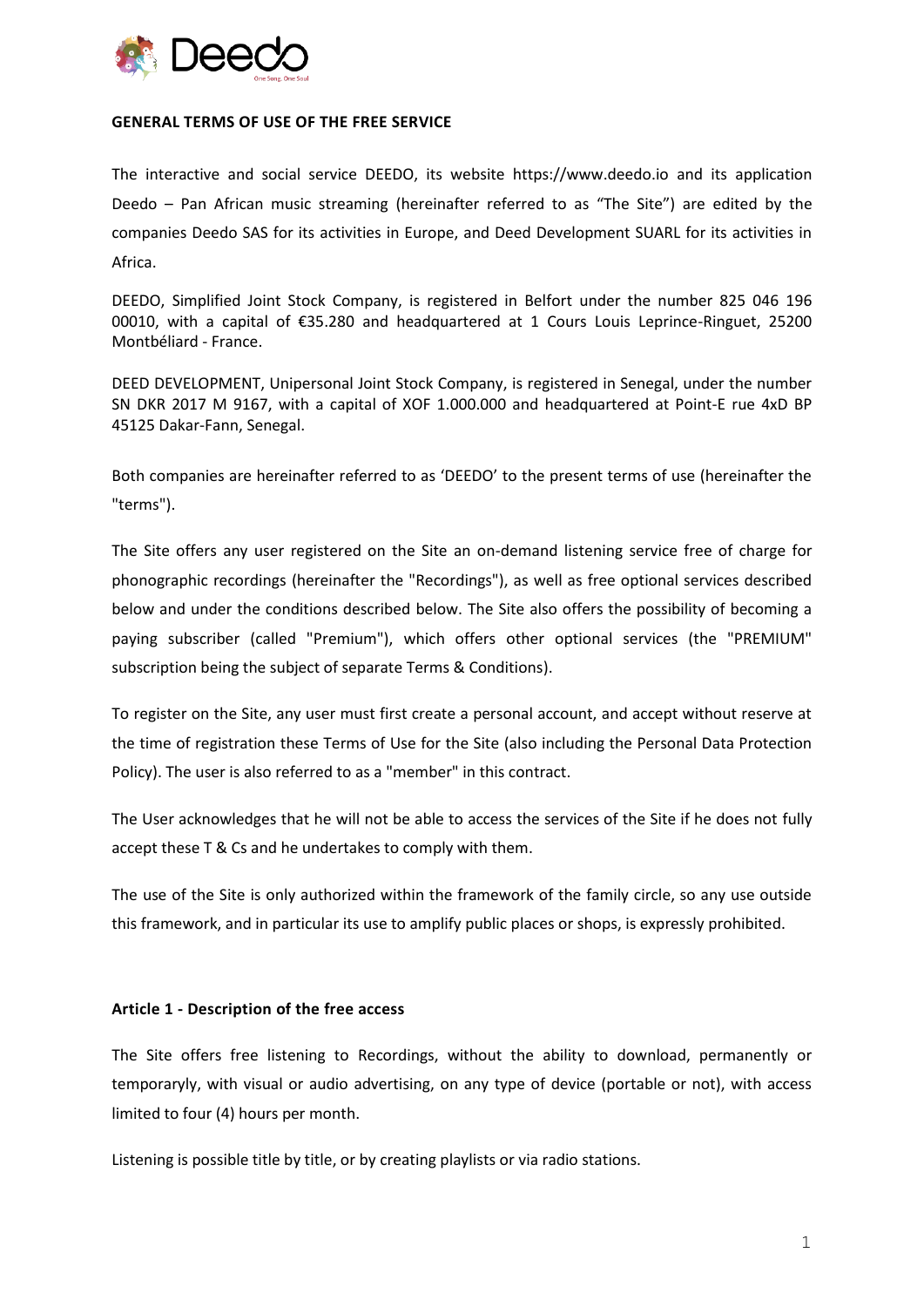

The "My profile" functionality allows the creation of a personal profile (hereinafter the "Profile").

The member declares to take note that his Profile is accessible to all members of the Site and that it necessarily shows certain personal data (such as pseudonym, age, sex, profile picture, country of origin).

Optionally, the member acknowledges that he may choose to publish other personal data or other information such as his favorite tunes, which may also be published on the member's pages on social networks.

## **Article 2 – Members responsibility**

a/ The member is solely responsible for the messages, content and information published by him on the Site when in his capacity as host of the service considered here, within the meaning of the provisions of Law No. 2004-575 of June 21, 2004 for Confidence in the digital economy, DEEDO cannot be held responsible for the content published by members on the Site and over which DEEDO has no power of control and surveillance.

The member expressly undertakes, under penalty of incurring criminal or civil liability, that the messages he puts online are not of a nature to, without this list being exhaustive, in particular:

- constitute a violation of the intellectual property rights of third parties; in this regard, the member undertakes not to reproduce or communicate to the public on the Site elements protected by copyright, registered as a trademark or more generally protected by any other intellectual property right held by third parties, without the prior consent of the holder (s) of such property rights;

- contain computer viruses of a nature to interrupt, destroy or alter the functionality of the Site;

- advocate for crimes or contain illegal, threatening, or pedophile, pornographic, defamatory, obscene, hateful, racist, anti-Semitic, xenophobic, revisionist messages or contrary to public order or morality;

- undermine the privacy or respect for the dignity of third parties;

- incite violence, fanaticism, crime, suicide, hatred because of religion, race, sex, sexual orientation, ethnicity;

- harass other members;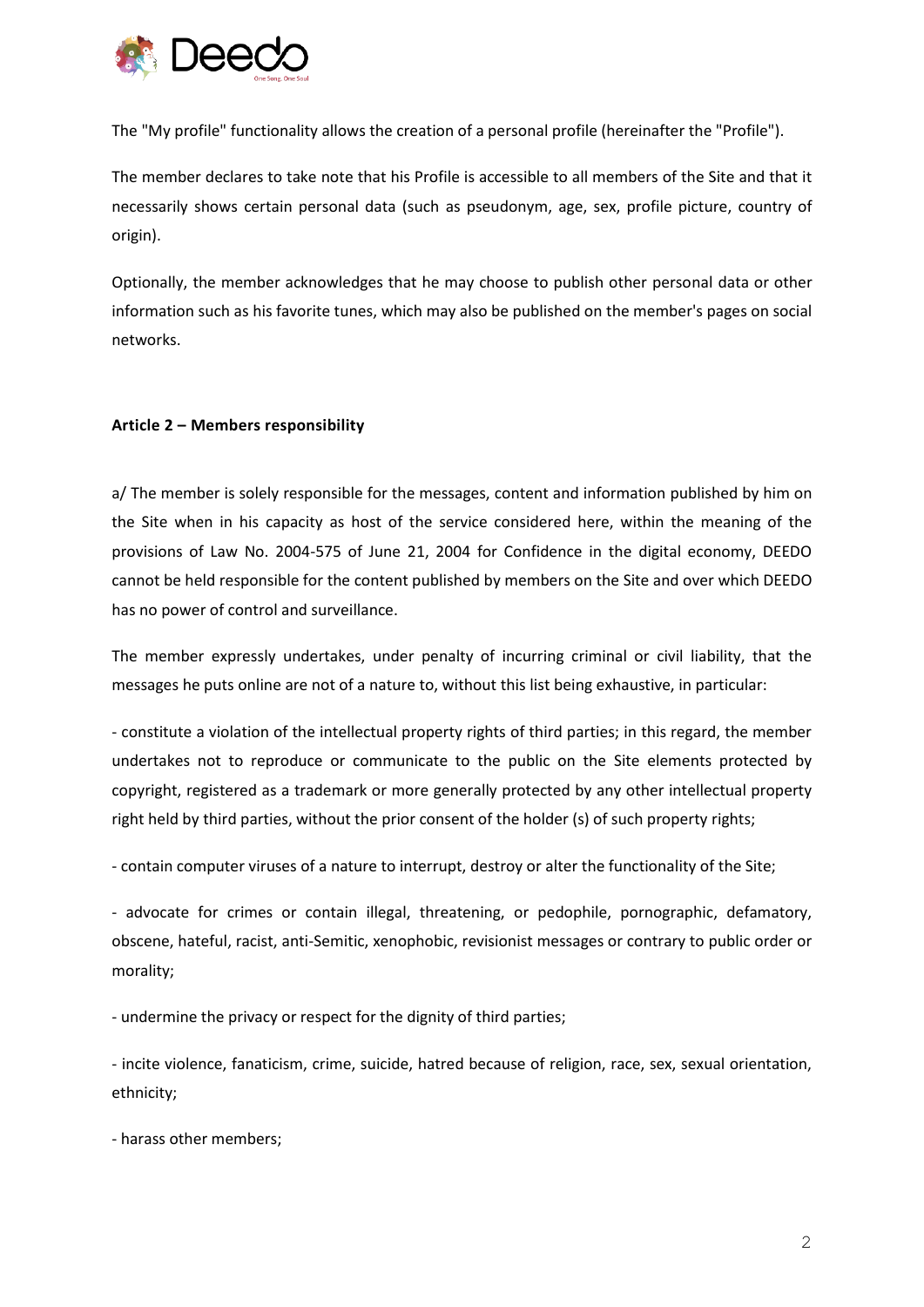

- promote or encourage any criminal activity or enterprise;

- solicit and / or communicate passwords and / or personal information for commercial or illegal purposes;

- transmit chains of unsolicited e-mails, massive mailings, instant messages, unwanted advertising messages or unsolicited letters;

- include advertisements and / or solicitations in order to offer products and / or services for marketing through the Site;

- contain addresses or hypertext links to external sites whose content is contrary to the laws and regulations in force, which infringe the rights of third parties or which would be contrary to these conditions.

b) The member undertakes not to resort to the automatic use of computer systems such as scripts in order to add members to his Profile and / or to send comments or messages.

c) DEEDO cannot be held responsible for a failure in the conservation and confidentiality of the member's password outside his network, nor for any use by a third party to whom the member has communicated his username and password or who would have access to his identifiers or the member's account following a fault, clumsiness or negligence of the member.

The member agrees not to use the account, pseudonym and password of another member.

The member guarantees the accuracy of the information provided to DEEDO for the purposes of his registration and undertakes to notify him of any subsequent modification.

d) The member acknowledges that DEEDO reserves the right, in the event that its use of the Site would be contrary to these T & Cs and more generally to the laws and regulatory provisions in force, to proceed immediately and without notice to its unsubscription from the services of the Site. and / or blocking their access to the Site.

e) DEEDO reserves the right, in the event that the member is held responsible for an infringement of the legislation in force or an infringement of the rights of third parties, the right to provide, at the request of any legitimate authority (jurisdiction, administrative authority, police services), all information allowing or facilitating the identification of the offending member.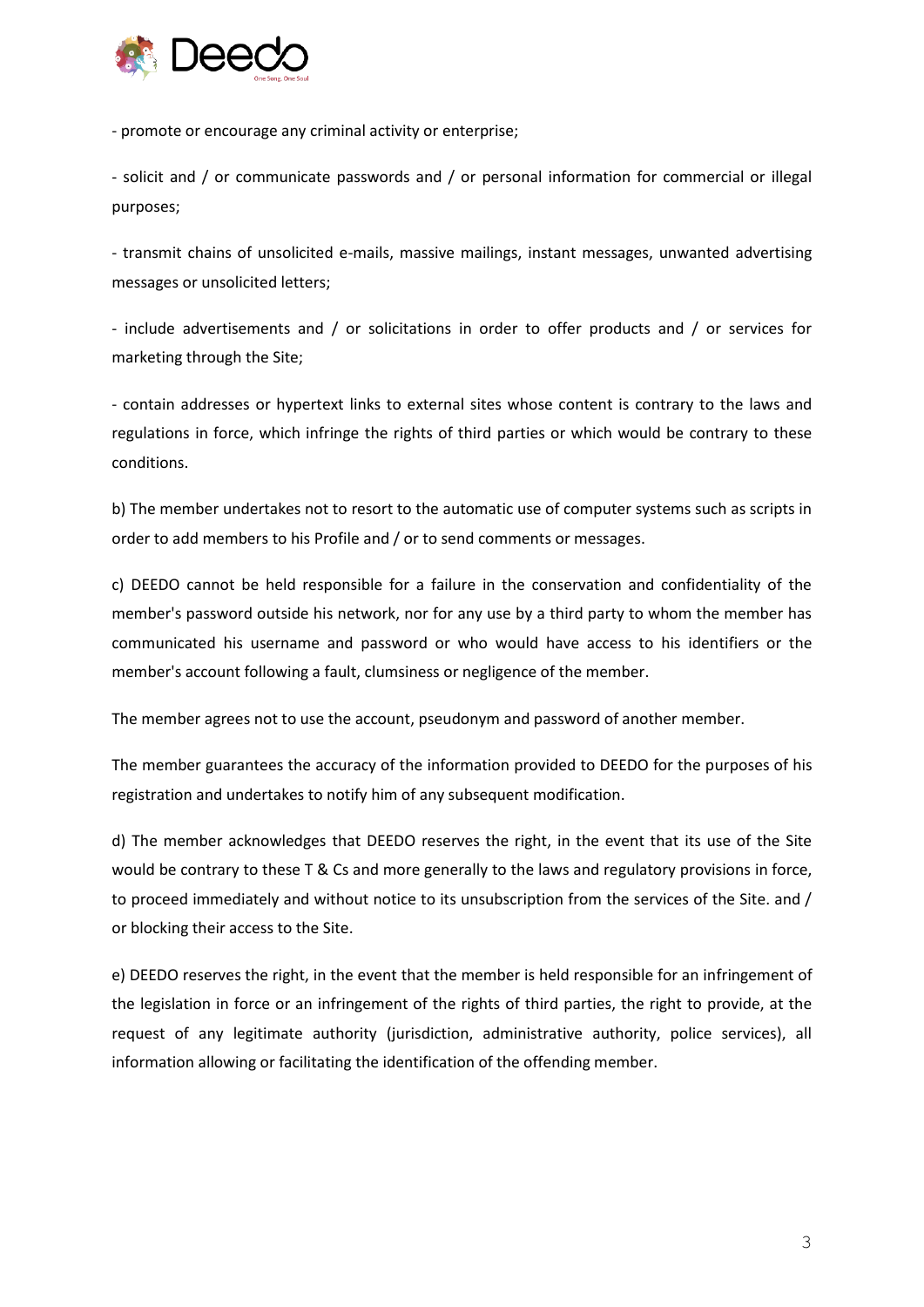

#### **Article 3 - Technical measures to protect Recordings**

a) The member declares to take note that the Recordings made available to him from the Site are protected by technical protection measures put in place by DEEDO in order to prevent or limit, depending on the technologies available, the use of Recordings not authorized by these T & Cs.

b) The member undertakes not to circumvent, in any way whatsoever, said technical protection measures, with a view to downloading the Recordings offered for listening only on the Site, or more generally with a view to using said Recordings for purposes not authorized by these T & Cs.

The member declares to take note that the fact of knowingly infringing a technical protection measure exposes him, by application of the provisions of article L. 335-4-1 of the French Intellectual Property Code to the payment of a fine. of 3,750 euros and that the fact of knowingly procuring or offering to others, directly or indirectly, means designed or specially adapted to undermine a technical measure of protection being for its part punishable by imprisonment of six months and of 30,000 euros fine.

c) DEEDO informs the member that it reserves the right to permanently block all access to the Site to any member who has attempted to circumvent the technical protection measures implemented by DEEDO in order to prevent the downloading of Recordings.

Subject to the prior intervention of any competent judicial and / or administrative authority, DEEDO reserves the right to communicate the identity of the offending member to any holder and / or beneficiaries of the digital exploitation rights of the Recordings released. available to the member on and from the Site.

# **Article 4 - Obligations and limitation of guarantees of DEEDO**

a) DEEDO guarantees that it holds the necessary authorizations to use the Recordings under the conditions hereof.

b) It is expressly agreed that DEEDO cannot be held liable for any reason whatsoever because of the content published on the Site by members.

c) It is expressly agreed that DEEDO cannot be held responsible for any fraudulent exploitation of the Recordings which may take place without its knowledge or in contravention of these T & Cs, and in particular for any illegal downloading of the Recordings.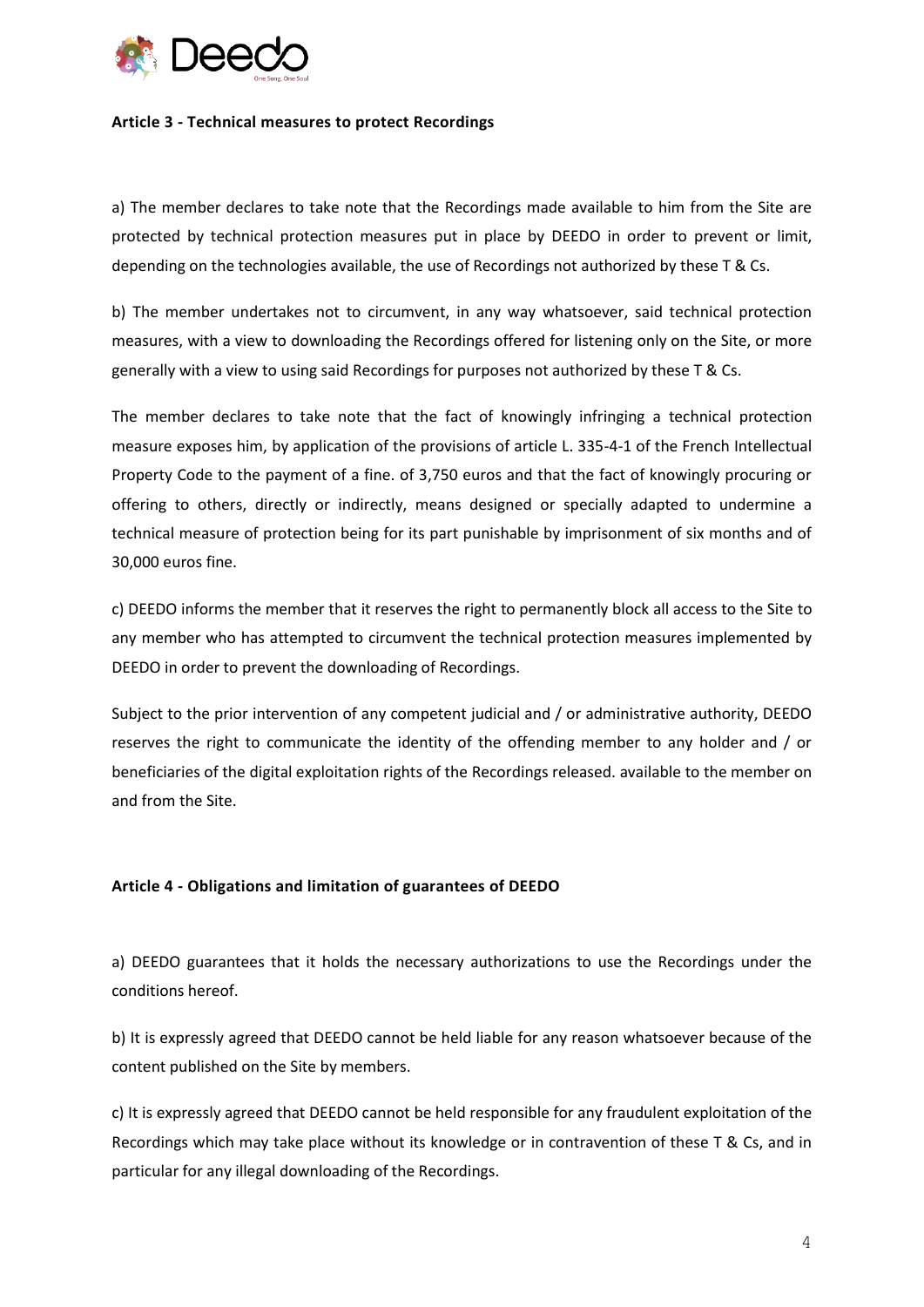

d) DEEDO reserves the right to insert or authorize any third party to insert advertising or promotional messages in all pages of the Site or in exportable readers, without its liability being sought for the content of these advertising messages.

e) As a simple publisher of the service, DEEDO cannot guarantee the quality of the Internet network, nor its access and cannot guarantee the absence of interruption of the service specific to the Internet network.

f) It is expressly agreed that DEEDO can in no way be responsible for any disputes that may arise between members of the Site.

g) DEEDO cannot be held responsible for the dysfunction of the hypertext links on the Site referring to third-party websites (and whose integration has been carried out by DEEDO itself or by a member), nor for their content and in particular advertisements, products, services and / or any other material available on and from such third party sites.

## **Article 5 - Whistleblowing procedure and reporting abuse**

a) The member is invited to report to DEEDO, as part of the alert procedure described below, any fraudulent use of the Site of which he is aware and in particular any message whose content contravenes the prohibitions set out above or more generally in accordance with the laws and regulatory provisions in force.

b) Likewise, any person who considers that there is a violation on the Site of a right which he holds has the possibility to report it to DEEDO (in accordance with article 6-1-5 of the law of June 21 2004 n ° 2004-575) by mail with acknowledgment of receipt, specifying all of the following information:

- the identity of the notifier: if it is a natural person: name, first name, date of birth, nationality, domicile and profession. In the case of a legal person: its form, its corporate name, its registered office and the body which legally represents it;

- the description of the disputed facts and their precise location on the Site;

- the reasons for which the content must be withdrawn, including a mention of the applicable legal provisions;

The member is informed that DEEDO has the possibility of withdrawing, in accordance with the law, any information or content, or of making access to it impossible, as soon as it becomes aware of their manifestly illegal nature.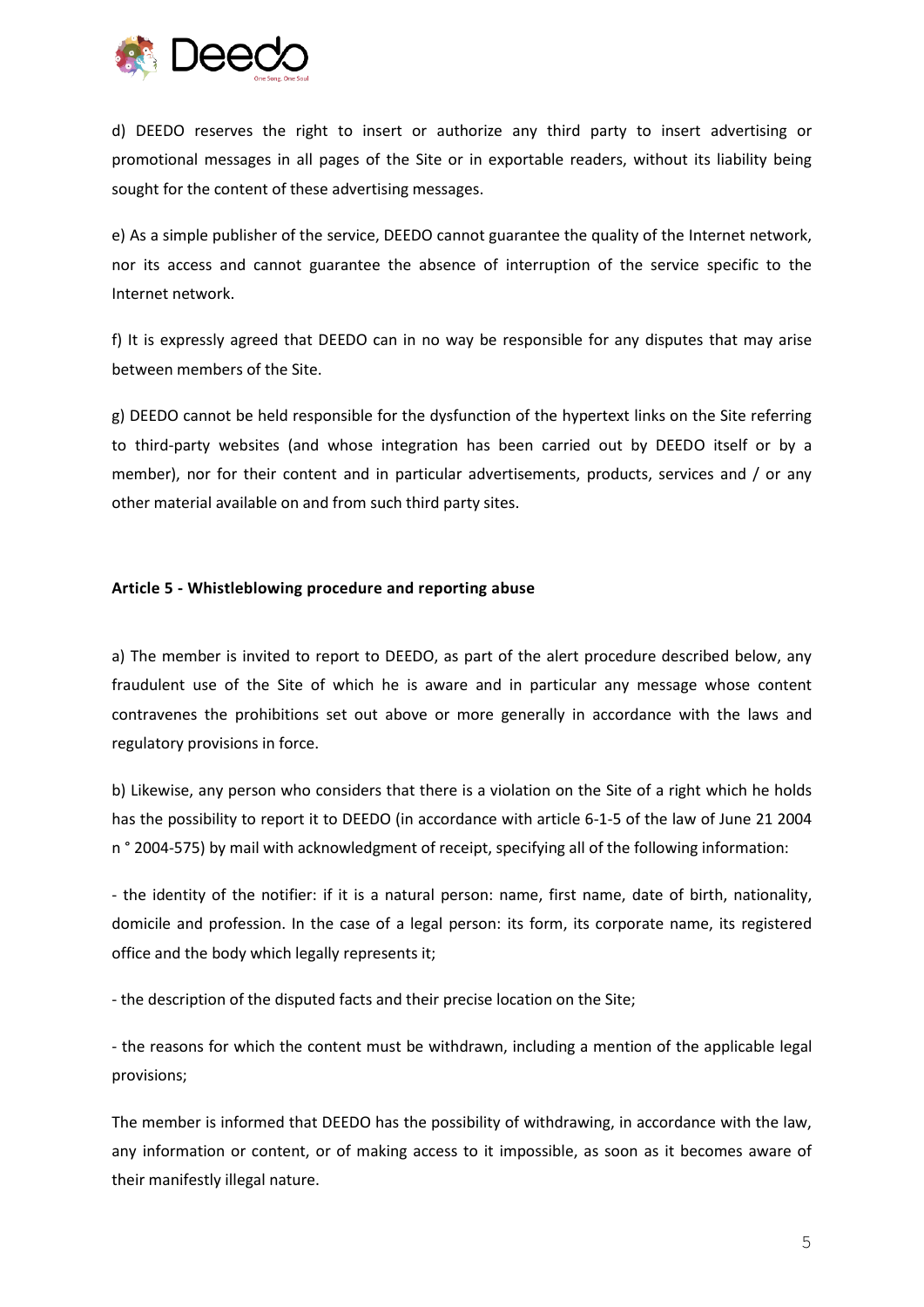

### **Article 6 - Personal Data Protection Policy**

## **6.1 Object**

This section illustrates DEEDO's commitment with regard to respect for your private life and the protection of personal data concerning you, collected and processed during your use of the Site and DEEDO services under the conditions referred to in within the General Conditions of Use and Sale of DEEDO services (the "Data").

DEEDO undertakes to comply with the legislation in force relating to the protection of privacy with regard to the automated processing of personal data. The Site has been the subject of prior declarations to the National Commission for Computing and Liberties (CNIL).

#### **6.2 Data collected**

The Data collected and subsequently processed are those that you voluntarily send us via the Site registration form (the "Form") or on the "My Information" page of your account and concern, at a minimum, your username, your age, your gender and a valid email address.

When you use the Site and the services of DEEDO, certain Data is collected automatically, in particular technical data (such as the IP address of your computer or your mobile devices) and information relating to the consultation and use that you make. the pages of the Site, the advertisements displayed on the Site and the functionalities of DEEDO's services, to the exclusion of any other.

#### **6.3 Purposes of processing**

The Data that you voluntarily transmit to us and which are identified as mandatory within the Form, are necessary for the purposes of benefiting from the functionality of the Site and DEEDO services (in particular for access to the Site and DEEDO services).

The Data that you voluntarily transmit to us (mandatory or not) as well as the Data collected automatically by the Site allow (i) to personalize and improve your use of the Site and of DEEDO's services, (ii) to ensure the provision of DEEDO by its partners, if applicable, (iii) to personalize the advertising offer that is offered to you by DEEDO or its partners on the Site or the websites of its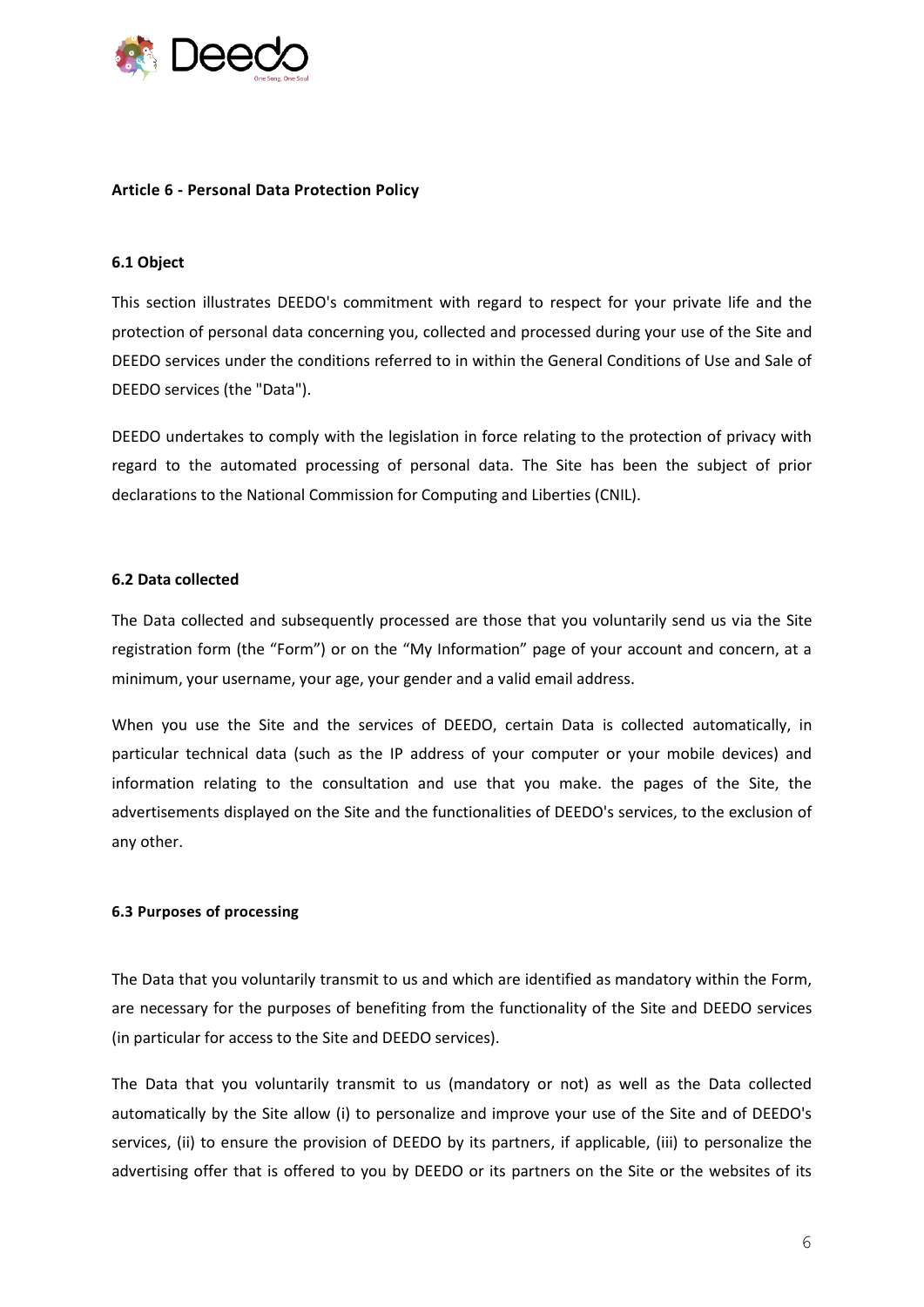

partners, (iv) to analyze and perform statistics as regards the consultation and use of the Site, DEEDO services and advertisements displayed on the Site and, (v) only in the event that you have expressly consented to the association of your DEEDO account with your accounts of use of social networks when you register on the Site or by setting up your DEEDO account for this purpose in the "Notifications and Sharing" section, to share Site content on these networks or to publicize your consultation or your opinion concerning the content of our Site on the websites of these networks.

The Data may also allow DEEDO to send you DEEDO newsletters to the e-mail address as entered and, where applicable, modified by you or even notifications on your devices. mobile. If you no longer wish to receive these newsletters or notifications, you can unsubscribe at any time by clicking on the link provided for this purpose at the bottom of each newsletter or by modifying your Data from your account on the Site by clicking on the section "Notifications & sharing".

This Data is also kept for security purposes, in order to comply with the legal and regulatory obligations to which DEEDO is subject.

### **6.4 Recipients of the Data**

Your Data may not be communicated to third parties without your express consent.

However, you are informed that they may be disclosed by application of a law, regulation or by virtue of a decision of a competent regulatory or judicial authority or, if this proves necessary, for the purposes, for DEEDO, to protect its rights and interests.

As part of the management of your subscription, your Data may be transmitted to the companies responsible for the management, execution and processing of payment transactions.

As part of the sending of newsletters or notifications, your Data may be sent to the Sendinblue company responsible for the management, processing and sending of DEEDO newsletters and notifications.

DEEDO may share some of your Data as part of your use of third-party applications made available to you on the "Application" page of the Site (the "Applications"). DEEDO undertakes to transmit this Data only in cases where you have given your express consent when using each Application. You are informed that the privacy policies of our partners then govern their use of the Data that we communicate to them with your agreement or that they collect directly from you.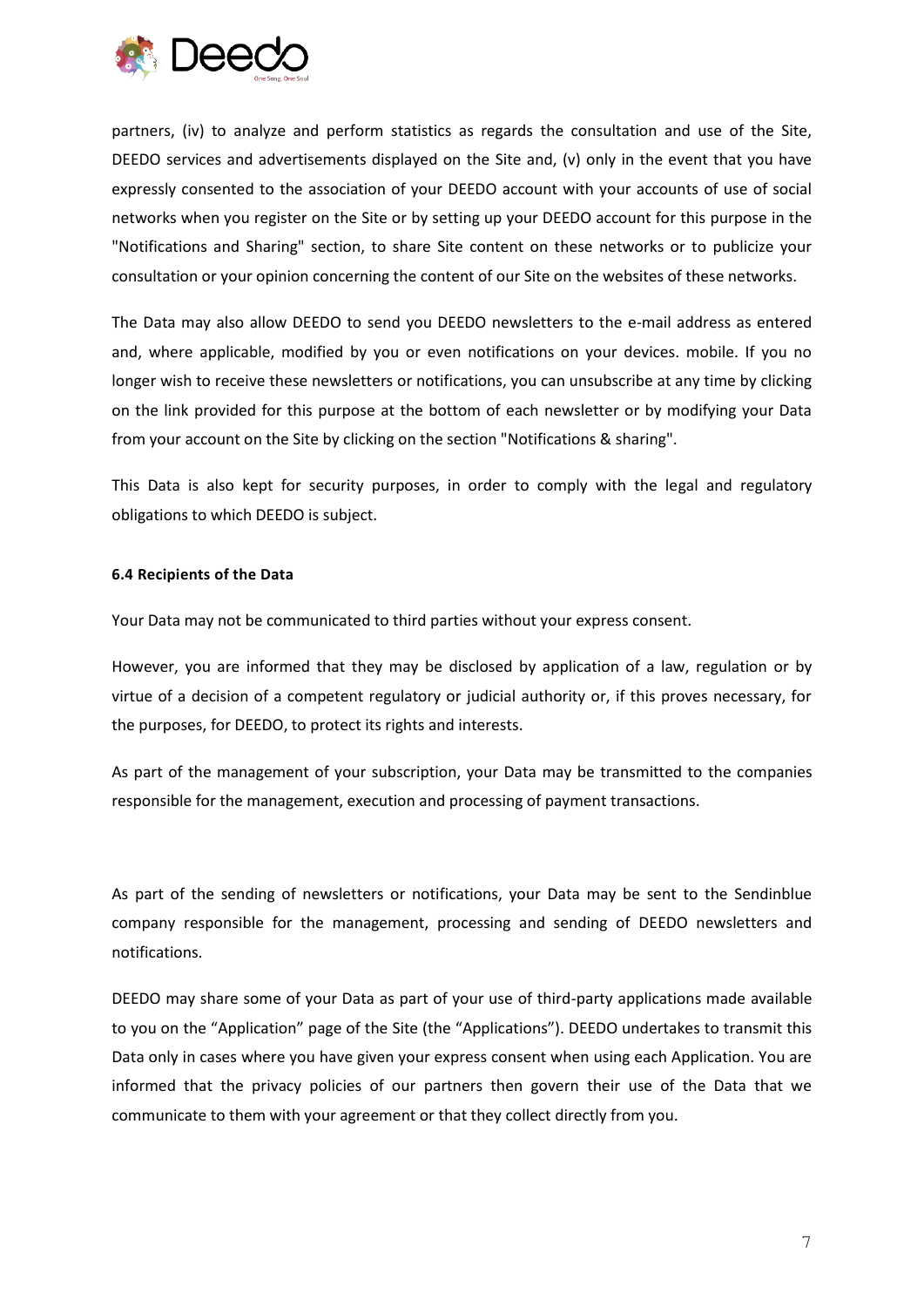

As part of the processing of your Data for the purposes of personalizing the advertising offer that is offered to you by DEEDO or its partners, your Data may be transferred to its partners or to service providers responsible for analysis and processing. of your Data on behalf of DEEDO or its partners.

DEEDO may also be required to transmit your Data to Facebook, Twitter, Google +, in the event that you have expressly consented to the association of your DEEDO account with your accounts for using these social networks at the time of your registration on the Site or by setting up your DEEDO account for this purpose in the "Notifications and Sharing" section, in order to (i) allow you to share content from the Site on these networks or to make known your consultation or your opinion concerning content from our Site on the websites of these networks and (ii) to personalize the advertising offer that is offered to you by DEEDO or third parties on these networks.

## **6.5 Transfert of your Data**

As part of the processing of your Data, it may be transferred by DEEDO to servers located in several countries.

You are informed that your Data may be transferred within the DEEDO group to a country other than your country of residence. DEEDO informs you that the transfer of your Data is carried out in compliance with the provisions of the Data Protection Act and in particular articles 68 and 69 of this Law.

In addition, you are informed that in order to allow you to use the Applications, Data may be transferred to a country other than your country of residence and in particular outside the European Union. You are informed that the confidentiality policies of our partners, available in the Applications, then govern the processing by the partners concerned of your Data.

You are also informed that, in the event that you have expressly consented to the association of your DEEDO account with your Facebook, Twitter, Google + user account, some of your Data may be transferred. in a country other than your country of residence and in particular outside the European Union. You are informed that the privacy policy of these social networks to which you have agreed to associate your DEEDO account, if applicable, is available on their respective websites and governs the processing of your Data by these networks.

In addition, in the event that you have subscribed to DEEDO services through a DEEDO partner, some of your Data may be transferred to a country other than your country of residence and in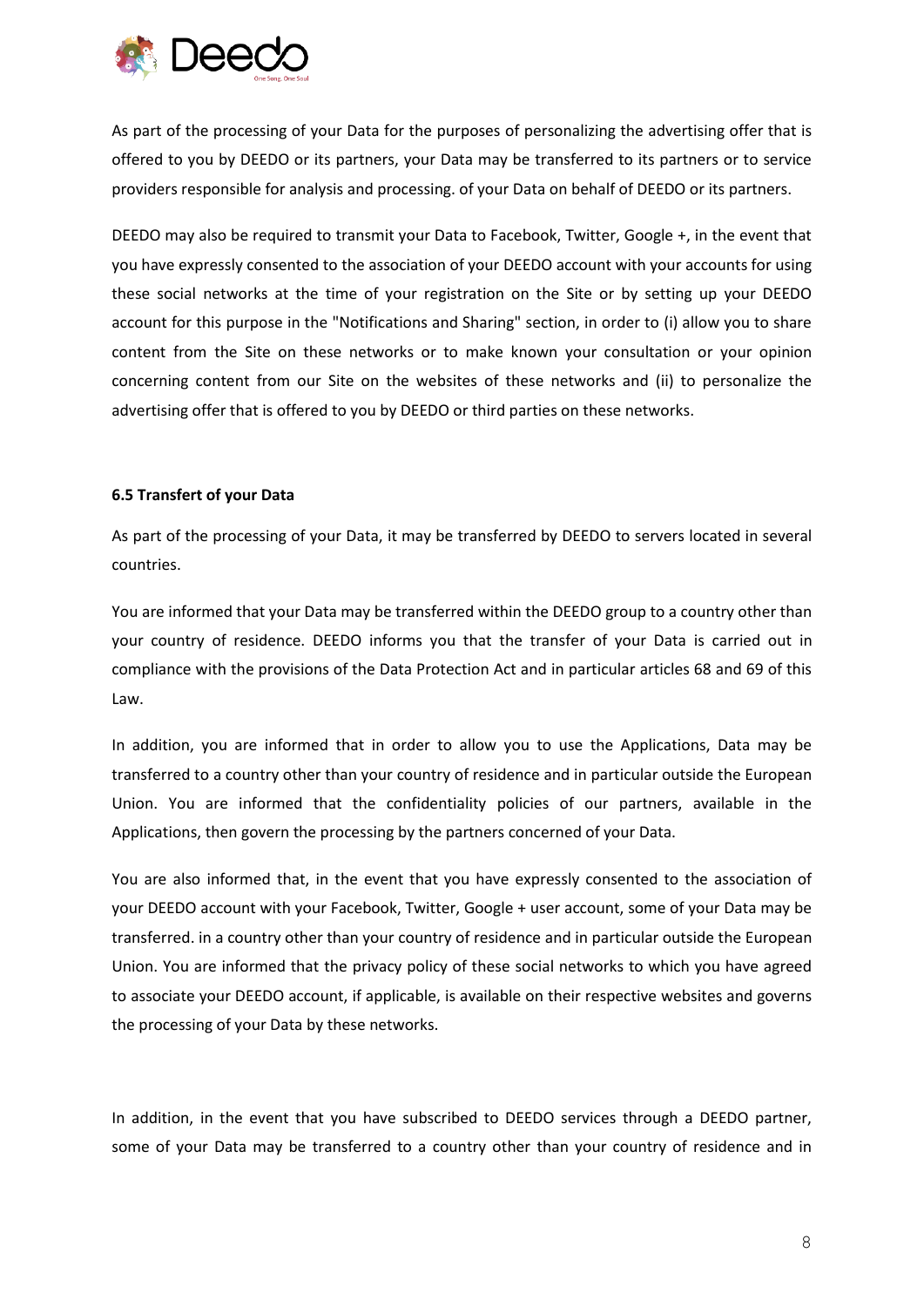

particular outside the European Union. You are informed that the privacy policy of these partners is available on their respective websites and governs the processing of your Data by these partners.

Finally, you are informed that, in order to enable you to receive newsletters or notifications, Data may be transferred to a country other than your country of residence and in particular outside the European Union (in the United States America). DEEDO informs you that the transfer of your data is carried out in compliance with the provisions of the Data Protection Act and in particular articles 68 and 69 of this Law.

### **6.6 Data Security**

DEEDO attaches particular importance to the security of your Data and implements all appropriate measures to limit the risks of their loss, deterioration or misuse.

## **6.7 Data Retention**

The Data are stored at the site host identified in the Legal Notice and are kept for the period strictly necessary for the achievement of the purposes referred to above.

Beyond this period, they will be kept for exclusively statistical purposes and will not give rise to any exploitation of any kind.

## **6.8 Your Rights**

You have the right to access and rectify your Data by sending us a request to this effect via the "Contact" section or by mail to the following address:

If you are a user in Europe: DEEDO, 1 Cours Louis Leprince-Ringuet, 25200 Montbéliard, France.

If you are a user in Africa: DEEDO, Point-E, rue 4xD BP 45125 Dakar, Fann, Senegal.

## **Article 7 – Data Collection Systems**

DEEDO and third parties are likely to implement Data Collection Systems on the member's computer.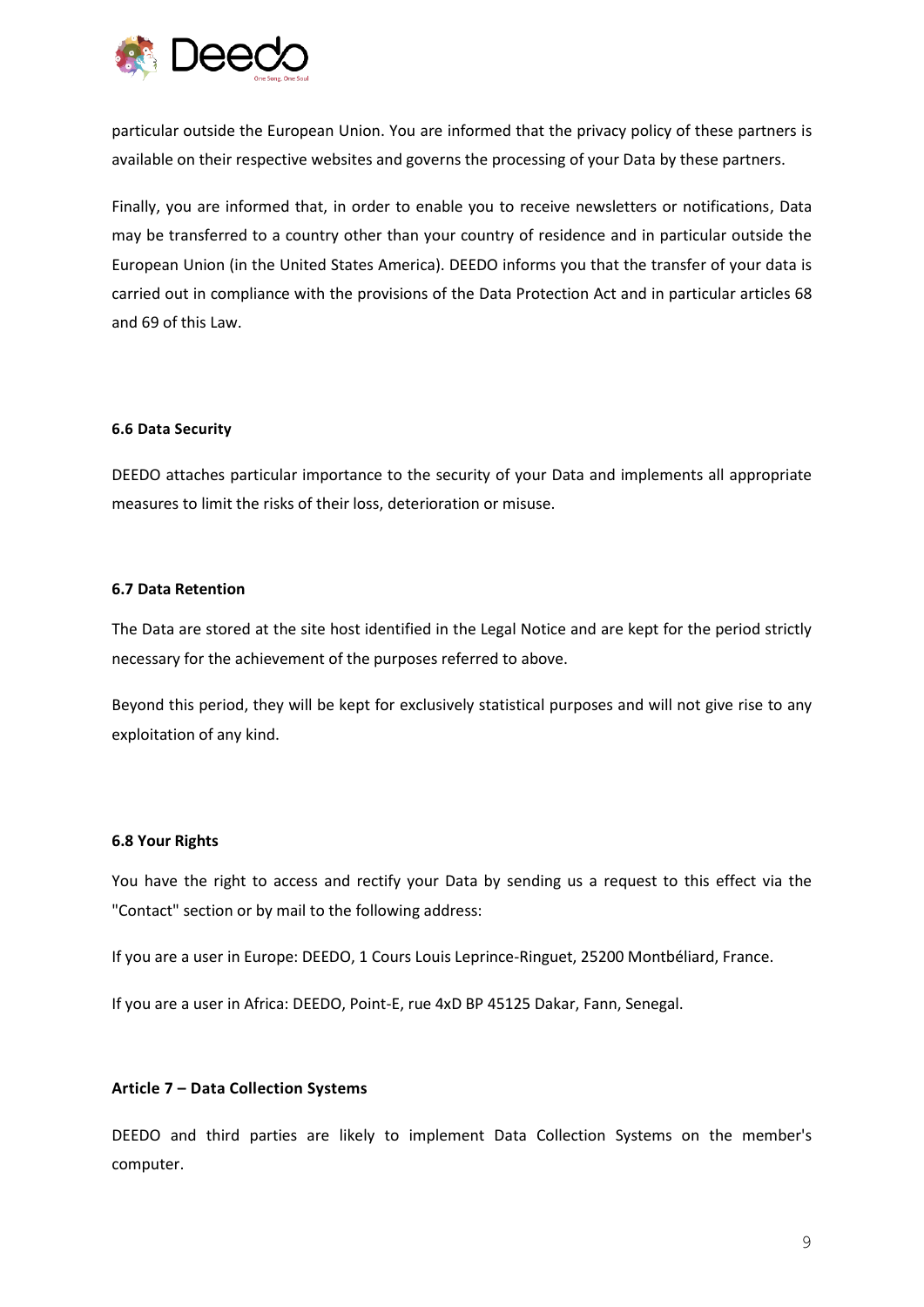

The member can find all the information relating to his rights and the choices he can make on the installation of Data Collection Systems by DEEDO or third parties on his computer in DEEDO's Personal Data Protection Policy, accessible here.

### **Article 8 – Intellectual Property**

The general structure of the Site and all other elements composing it (such as in particular the Recordings, the graphic charter, the texts in particular the album reviews, visuals, photographs, logos, domain name, elements associated with the Recordings including the photographs , images, texts and biography of the authors, performers and / or any other entitled to the Recordings as well as the visuals of the packaging of the Recordings and the biographies) are the exclusive property of DEEDO or have been the subject of prior authorization of use for the benefit of DEEDO.

Any reproduction and representation, total or partial, of the Site and / or its components by any means whatsoever, without the express authorization of DEEDO are therefore prohibited and would constitute an infringement punishable by articles L. 335-2 and following of the Intellectual Property Code.

Any hypertext link referring to the Site and using the technique of "framing" (programming technique offering the possibility of dividing the window of a web browser into several autonomous frames in order to display the content of an external site) or "In-line linking" (process for showing in a web page a single element taken from another site, which saves storage space on the hard disk of the machine where the site is hosted and which has for effect of concealing from an uninformed user the original environment to which this element belongs) is strictly prohibited.

Any artificial use of a DEEDO account (this use having for object, for example, to abnormally or artificially increase the number of plays of certain Recordings), via automated processes such as robots or scripts or by any other means is strictly prohibited.

## **Article 9 – Site Modification**

DEEDO reserves the right to develop its services or the Site, in particular by making new features available or by modifying and / or deleting features currently offered to the member from the Site.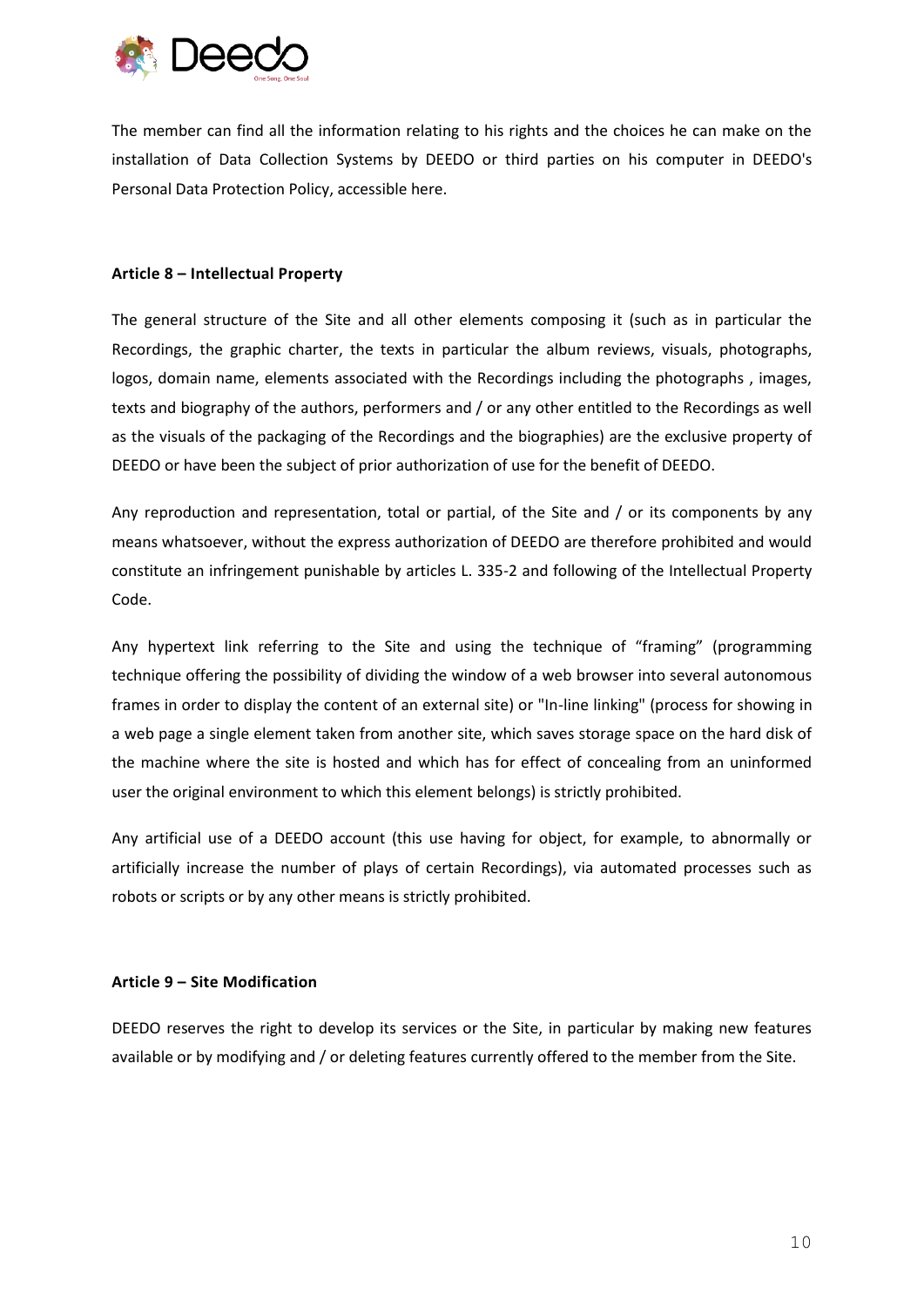

## **Article 10 – Termination of an account by a Member**

The member can unsubscribe from the Site at any time by going to his Profile page.

Any unsubscription from the Site will take effect immediately.

In the event of suspension of one of the Site's services, the member will be notified by DEEDO by means of an information screen when connecting to said service.

## **Article 11 – Applicable Law**

These T & Cs are subject to French law for European users and to Senegalese law for African users.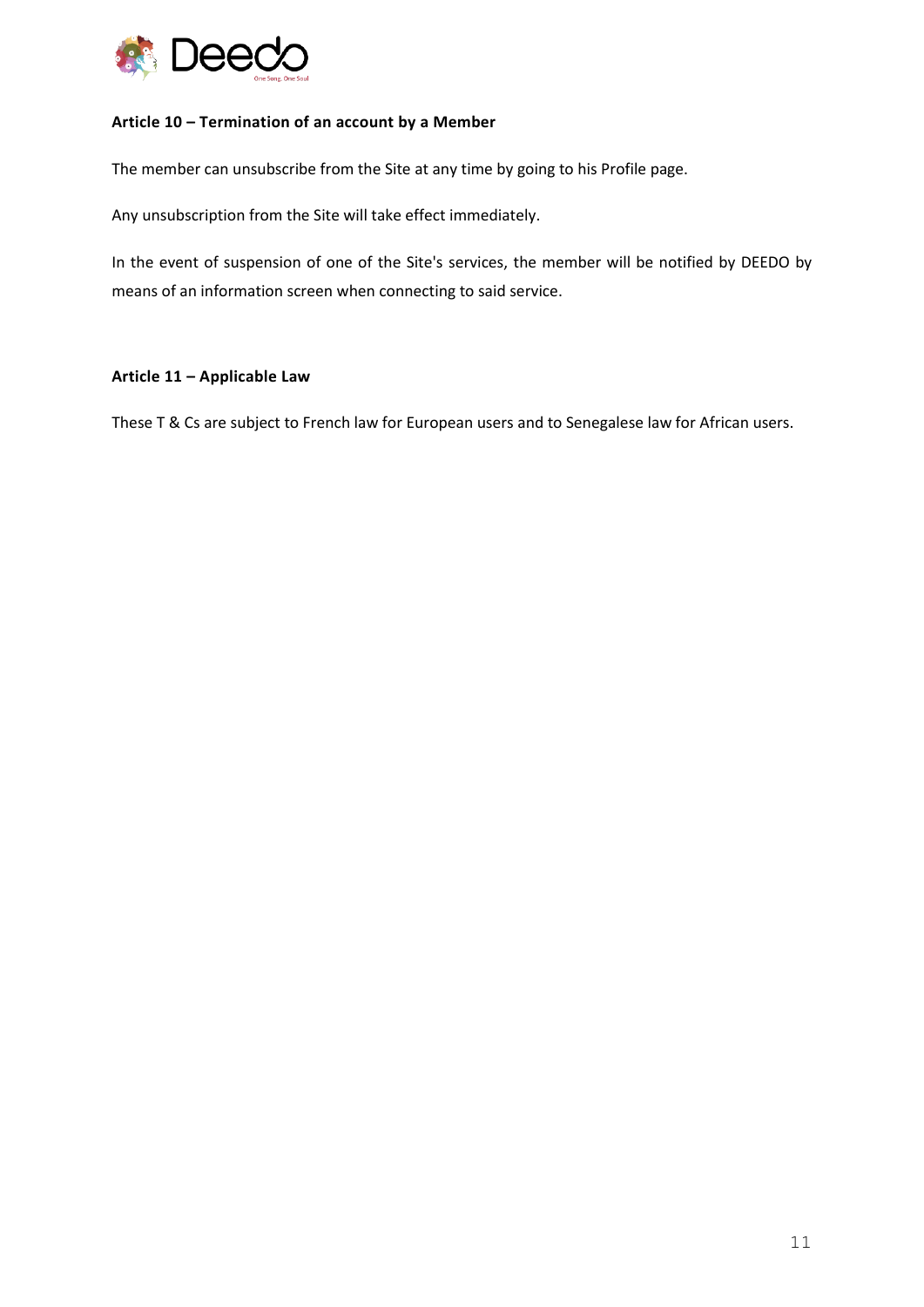

# **General Conditions of Use and Sale of DEEDO Premium Service**

## **Article 1 – General Terms**

The DEEDO service, its website https://www.deedo.io and its DEEDO application - Pan-African music streaming (hereinafter the "Site") are published by the companies Deedo SAS, for its activities in Europe and Deed Development SUARL for its activities in Africa.

DEEDO, a Simplified Joint Stock Company, is registered in the Belfort Trade and Companies Register at number 825 046 196 00010, with capital of € 35,280 and has its registered office at 1 Cours Louis Leprince-Ringuet, 25200 Montbéliard.

Deed Development, Unipersonal Limited Responsibility Company, is registered with the Dakar Trade and Companies Register under number SN DKR 2017 M 9167, with a capital of XOF 1,000,000 and has its head office at Point-E, 4xD street, Dakar Senegal.

DEEDO SAS and Deed Development SUARL are hereinafter referred to as "DEEDO" for these T & Cs (hereinafter the "T & Cs").

The Site offers its visitors or members free discovery and access to music through various services (on demand) and features ("playlists").

The DEEDO Site also offers an unlimited on-demand music listening service in high audio quality and without advertising by paying subscription (hereinafter referred to as "the DEEDO Premium Service").

These general conditions of use and sale exclusively govern the DEEDO Premium Service provided by DEEDO. These conditions apply to the exclusion of all others, in particular those in force for other services - free and paid - offered on the Site.

The purpose of these general conditions of use and sale is to define the contractual and commercial relations between DEEDO, on the one hand, and any subscriber to the DEEDO Premium Service (hereinafter referred to as "the Subscriber"), on the other go.

The Subscriber acknowledges that he will not be able to subscribe to and access the DEEDO Premium Service if he does not fully accept these T & Cs and he does not undertake to comply with them.

The use of the Site and of the DEEDO Premium Service is only authorized within the framework of the family circle, so any use outside this framework, and in particular with a view to sounding public places or shops, is expressly prohibited.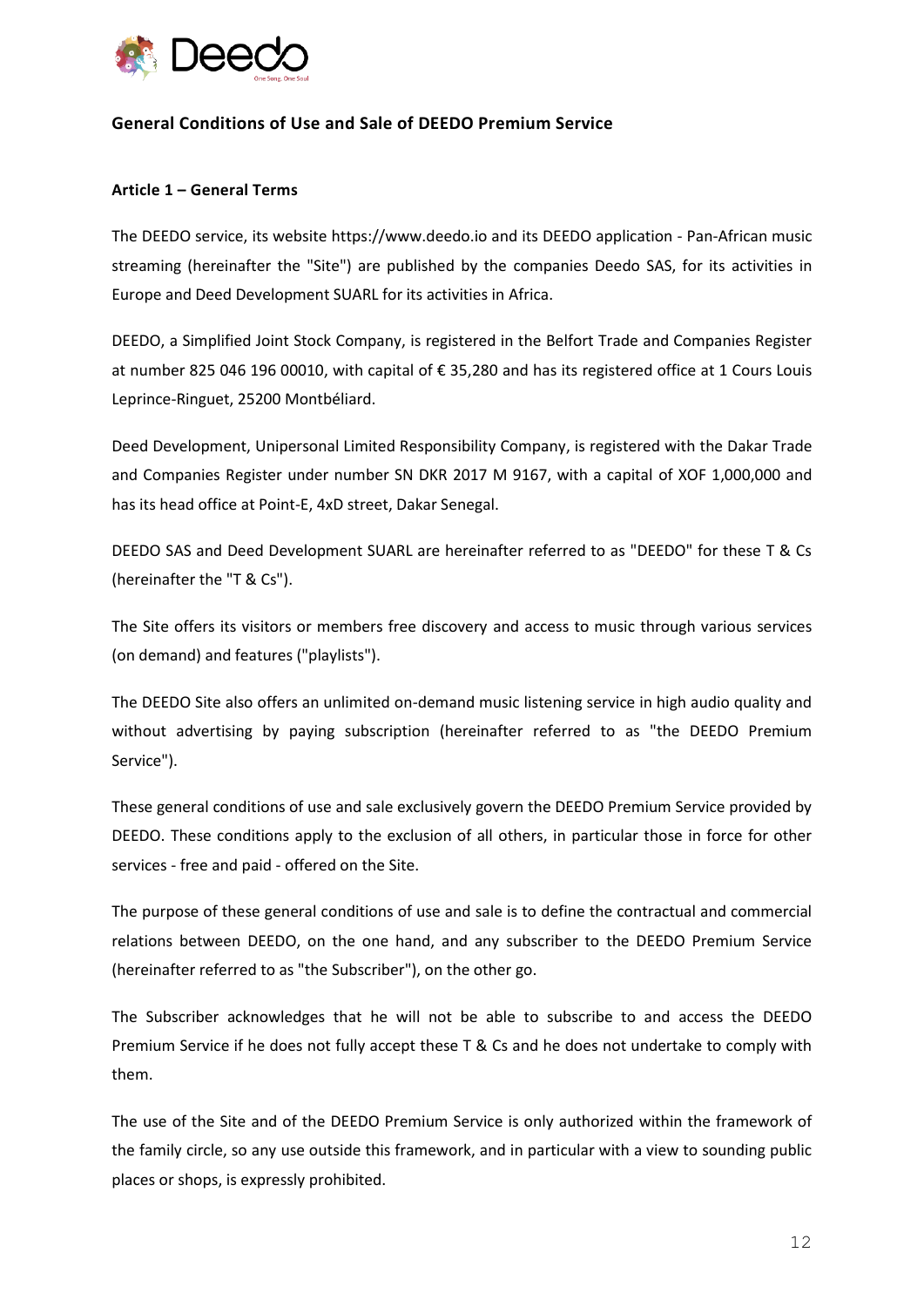

These general conditions are understood without prejudice to the legal provisions applicable in the matter and in particular those provided for in the Consumer Code.

## **Article 2 – Description of the Deedo Premium Service**

The DEEDO Premium Service is a service offered and operated by DEEDO allowing, by subscribing to these conditions, from his personal computer to listen to music in high audio quality in an unlimited way and without advertising.

From the Site, and once he has subscribed to the DEEDO Premium Service, the Subscriber has access to all of its functionalities.

The main features of the DEEDO Premium Service are as follows:

- unlimited access, with a view to their listening to the titles of the musical catalog of the DEEDO Premium Service, to the playlists of the Site;

- no advertising;

- improved listening quality compared to that offered on the free version of the Site.

The DEEDO Premium Service is accessible to the Subscriber until the termination of his subscription according to its duration (day, week, month, year, etc.). Once the subscription expires or terminates, unlimited access to music is no longer permitted.

Music can be listened to for the duration of the subscription, but cannot be downloaded, transferred or burned to any medium.

The Subscriber is informed that DEEDO is not able to prevent the display of any advertisements contained in the music videos provided and hosted by third parties and which would be integrated into the Site (eg: Dailymotion, etc.)

## **Article 3 – Terms of use of the Premium Service**

Access to the DEEDO Premium Service from a personal computer is only possible through the Site.

Use of the DEEDO Premium Service requires a high speed internet connection. It is specified that these connections are not supported by DEEDO, it is therefore the Subscriber's responsibility to subscribe to a Broadband Internet offer beforehand in order to use the DEEDO Premium Service.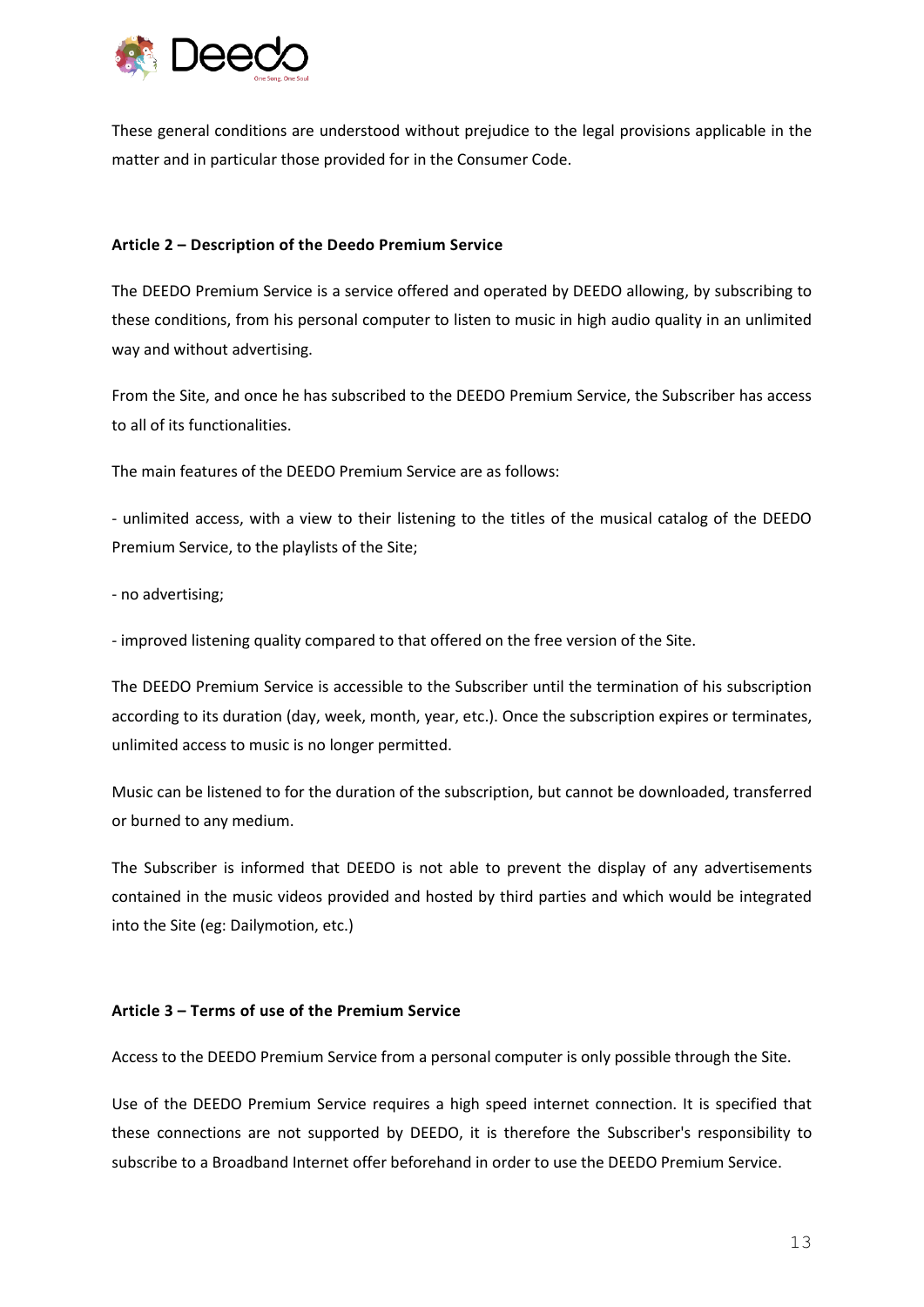

The catalog of phonographic recordings available as part of the DEEDO Premium Service is dependent on the contracts in force with the beneficiaries and is therefore liable to vary. Under no circumstances can DEEDO guarantee the presence in the available catalog of the DEEDO Premium Service of any specific title or album or of any specific performer or group of performers. Likewise, DEEDO cannot guarantee that any given title or album or of any specific performer or group of performers present in the available catalog of the DEEDO Premium Service will be indefinitely. DEEDO will in no way be responsible for the deletion or deactivation of elements of the content of the proposed catalog.

The Subscriber can activate the DEEDO Premium Service on a personal computer (PC or Mac) as well as smartphones or tablets. The DEEDO Premium Service can only be accessed from one connection at a time. It is specified that DEEDO implements technical means to verify the absence of multiple simultaneous connections to the same account of the DEEDO Premium Service and to detect multiple connection attempts.

### **Article 4 – Availability and modification of the DEEDO Premium Service**

The DEEDO Premium Service is accessible 24 hours a day, seven days a week, within the limits of the aforementioned conditions of use and the stipulations of Article 11 below.

However, DEEDO reserves the right to make to the DEEDO Premium Service all modifications and improvements of its choice linked to technical development. DEEDO undertakes that this will not result in any increase in prices, alteration of quality or substantial modification of the functionalities of the DEEDO Premium Service.

Furthermore, DEEDO reserves the right to temporarily suspend access to the DEEDO Premium Service to ensure maintenance operations linked to technological developments or necessary for the continuity of the DEEDO Premium Service.

Temporary service interruptions will, as far as possible, be notified via the Site at least 24 (twentyfour) hours before they occur, except when such interruptions are of an emergency nature. DEEDO also reserves the right, without compensation, to terminate the DEEDO Premium Service definitively. Any final closure of the Service will be notified via the Site at least 1 (one) month before it occurs, the Subscriber will no longer be liable for any payment from the date of termination of the Service.

**Article 5 – No right of withdrawal - Duration - Renewal - Termination**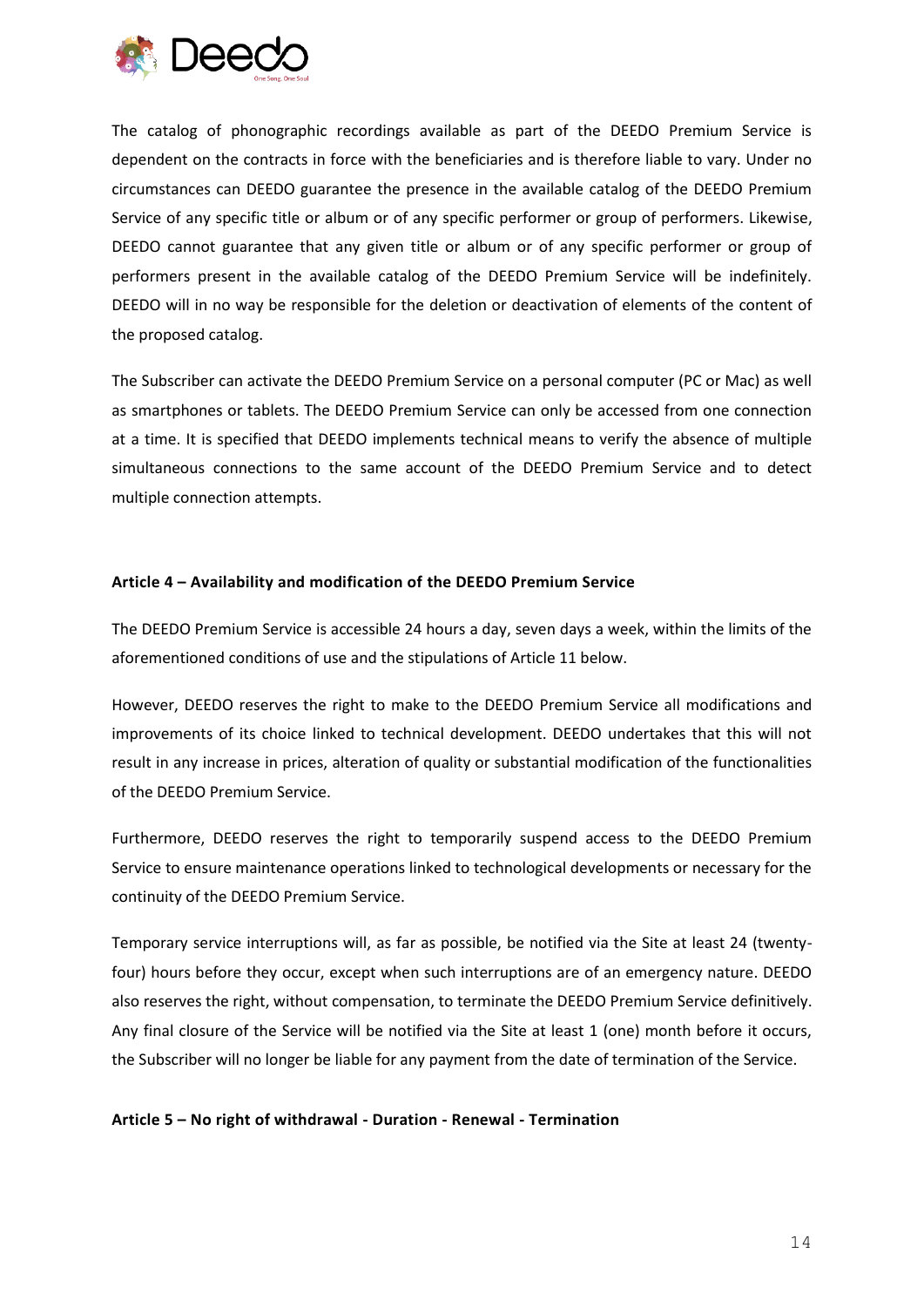

### **5.1 No right of Withdrawal**

In accordance with the provisions of Article L. 121-21-8 of the Consumer Code, the Subscriber expressly acknowledges and accepts (i) that the provision of the DEEDO Premium Service begins immediately after the validation of his registration for the DEEDO Premium Service, either before the end of the period of fourteen clear days provided for by the Consumer Code and (ii) recognizes and therefore accepts not to benefit from the right of withdrawal linked to online or distance selling. Consequently, no request for retraction, cancellation or refund will be admissible for the period subscribed.

#### **5.2 Duration**

DEEDO offers a subscription for a period of one month, or one year (or any other period depending on the offers offered on the Site). It is also possible that offers of trial or discovery of the DEEDO Premium Service of varying duration are offered on the Site, temporarily or not. Unless otherwise indicated, these trial or discovery offers will be subject to these general conditions of use and sale and will be limited to a single registration (same IP (Internet Protocol) address and / or same e-mail address) whatever the trial or discovery offer.

### **5.3 Renewal**

Unless terminated by the Subscriber under the conditions of Article 5.4, the subscription to the DEEDO Premium Service is tacitly renewed for a period identical to that initially subscribed. In the event of tacit renewal, the rate then in effect for the subscription concerned will be fully applicable to the Subscriber. Unless otherwise indicated on the Site and unless terminated by the Subscriber under the conditions of article 5.4, any trial or discovery offer of the DEEDO Premium Service is transformed into a monthly subscription at the rate indicated in the offer or, failing that, at the rate applicable to monthly DEEDO Premium Service subscriptions.

### **5.4 Termination**

When the subscription has been taken out directly with DEEDO from the Site, the Subscriber must notify it from his account on the Site by clicking on the "Cancel my subscription" section. The termination will be taken into account at the end of the current subscription period provided that its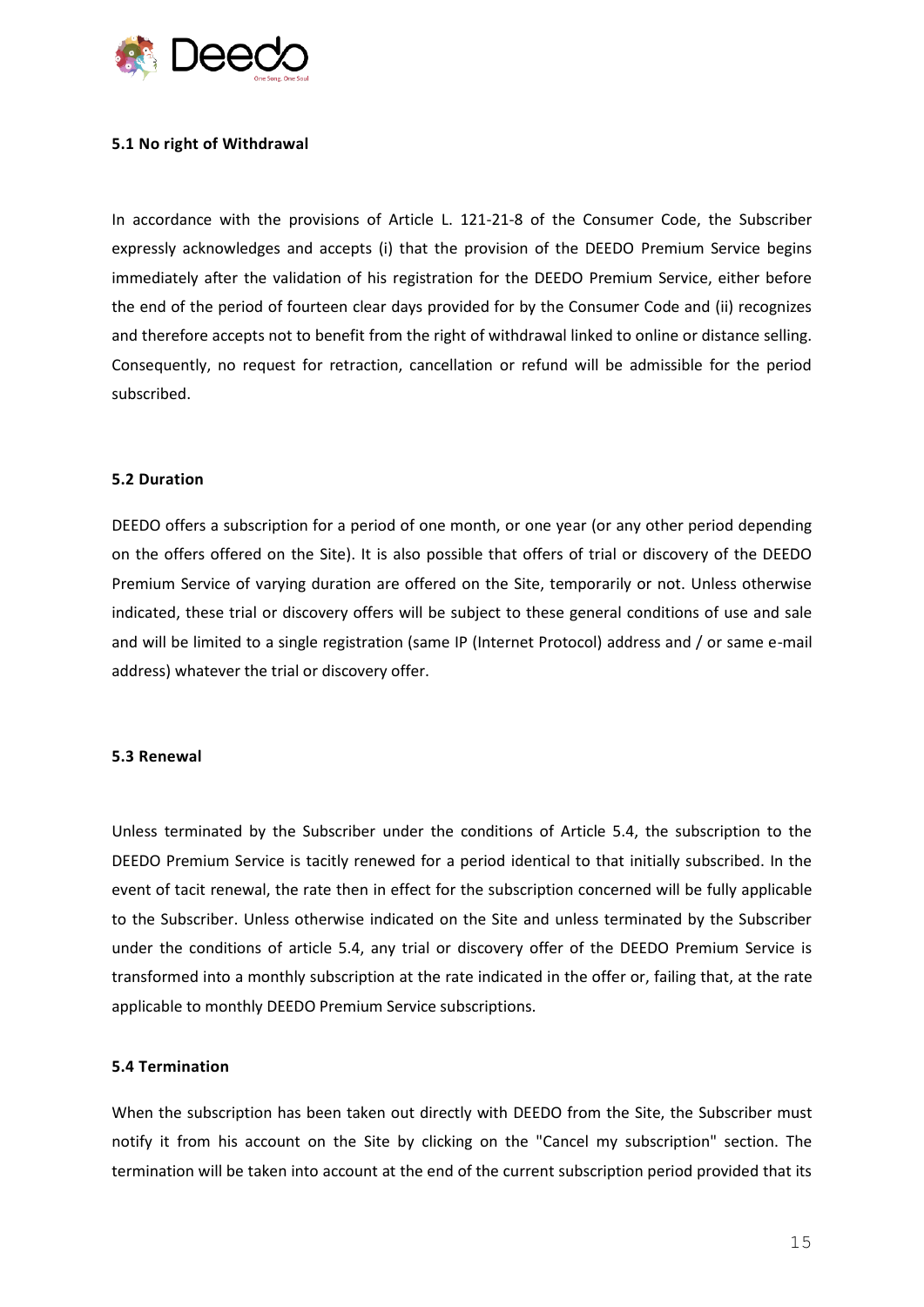

notification has been sent at least 48 (forty eight) hours before its term, and until the end date and time as as indicated on the Subscriber's account for a trial or discovery offer, unless otherwise indicated on the Site.

When the subscription has been taken out from a partner platform of DEEDO (for example a subscription taken out on iTunes, etc.), the subscriber must first check the conditions for terminating his subscription from the "My section" Account "on the Site, and follow the instructions specified there. The Subscriber is informed that the terms of termination (procedure, time to take into account, etc.) may vary from one partner platform to another.

## **Article 6 – Conditions of access to the Premium Service**

The Subscriber declares to have the capacity to accept these general conditions of use and sale, that is to say to have the legal majority and not to be the subject of a measure of legal protection of adults (placing under safeguard of justice, under guardianship or under guardianship) or, if the Subscriber is a minor, hold parental authorization allowing him to subscribe.

The Subscriber declares that he has the capacity to issue payments in accordance with the payment terms offered by DEEDO on its platform.

## **Article 7 – Account Creation**

To subscribe to the DEEDO Premium Service, everyone must:

- create an account on the Site or, if the user is already registered, identify himself on the Site; - fill in the different fields of the subscription form on the Site; - confirm their acceptance of these general conditions of sale and use of the DEEDO Premium Service; - pay the price of your subscription using one of the payment methods offered; - confirm their registration.

Once their registration has been validated, DEEDO sends the Subscriber (at the address provided by the latter when registering on the Site) a confirmation email.

Subject to the other stipulations of these general conditions of sale and use of the DEEDO Premium Service, the subscription to the DEEDO Premium Service only comes into effect when DEEDO sends the confirmation email referred to in the paragraph above. DEEDO recommends that the Subscriber keep this email and / or print it.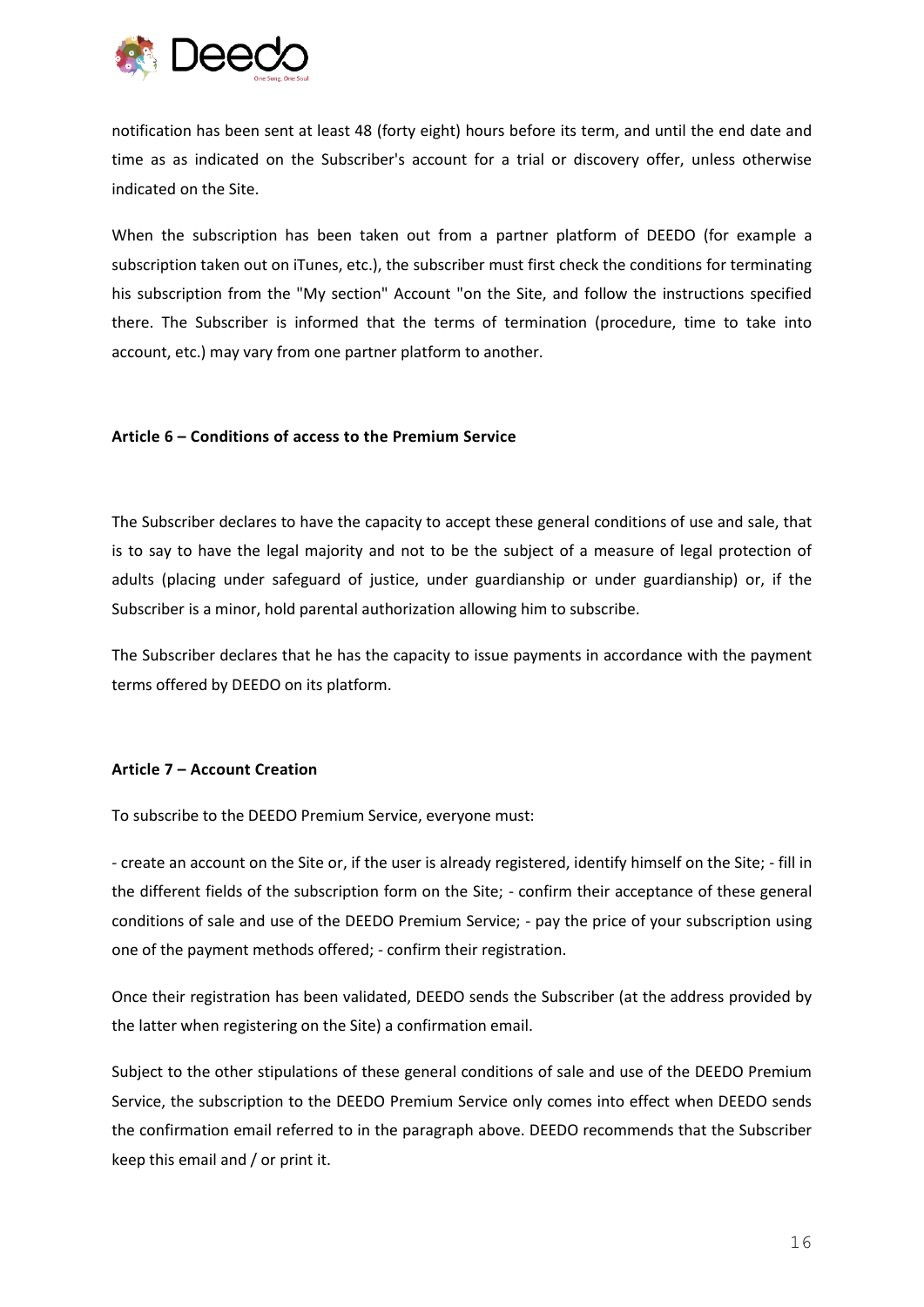

The Subscriber can change the password communicated from his account on the Site by clicking on the "My account" section.

The Subscriber undertakes to provide true and sincere information concerning him.

The Subscriber undertakes to inform DEEDO without delay of any modification of the information provided when subscribing to his subscription and in particular any change of e-mail address or means of payment. The Subscriber can modify this information from his account on the Site by clicking on the "My account" section.

The Subscriber must immediately inform DEEDO of any loss or unauthorized use of his account, his username and password. Passwords and identifiers are personal and the Subscriber agrees not to disclose them. As such, DEEDO cannot be held responsible for the use of the Subscriber's identifiers and password by a third party to which the Subscriber has communicated them or who has had access to them following a fault, clumsiness or negligence. from the Subscriber.

DEEDO, its partners, co-contractors or beneficiaries cannot be held responsible for the consequences of the wrongful use by the subscriber of his account or of any action carried out on the Subscriber's account by a third party to whom the Subscriber would have communicated his identifiers or who had access to the account following a fault, clumsiness or negligence on the part of the Subscriber.

## **Article 8 – Price**

The price of the Premium Service subscription is indicated on the Site in euros and CFA francs and all taxes included.

DEEDO reserves the right to modify the price of each of the subscription packages. DEEDO will inform each Subscriber by email to the address provided by the Subscriber concerned when registering for the DEEDO Premium Service (or subsequently modified on his account) of any price increase at least 7 (seven) days before it is taken. effect. In such a case, the Subscriber who does not accept this rate increase may terminate his subscription from his account on the Site as indicated in article 5 above, this termination taking effect on the next monthly subscription expiry date. . In the absence of termination by the Subscriber, the new pricing will therefore apply from the next subscription deadline following the entry into force of the new pricing.

Any increase in VAT (Value Added Tax) will be automatically and immediately reflected in the price of the DEEDO Premium Service. The same will apply in the event of creation of any new tax which would be based on the price of the DEEDO Premium Service and for which DEEDO would become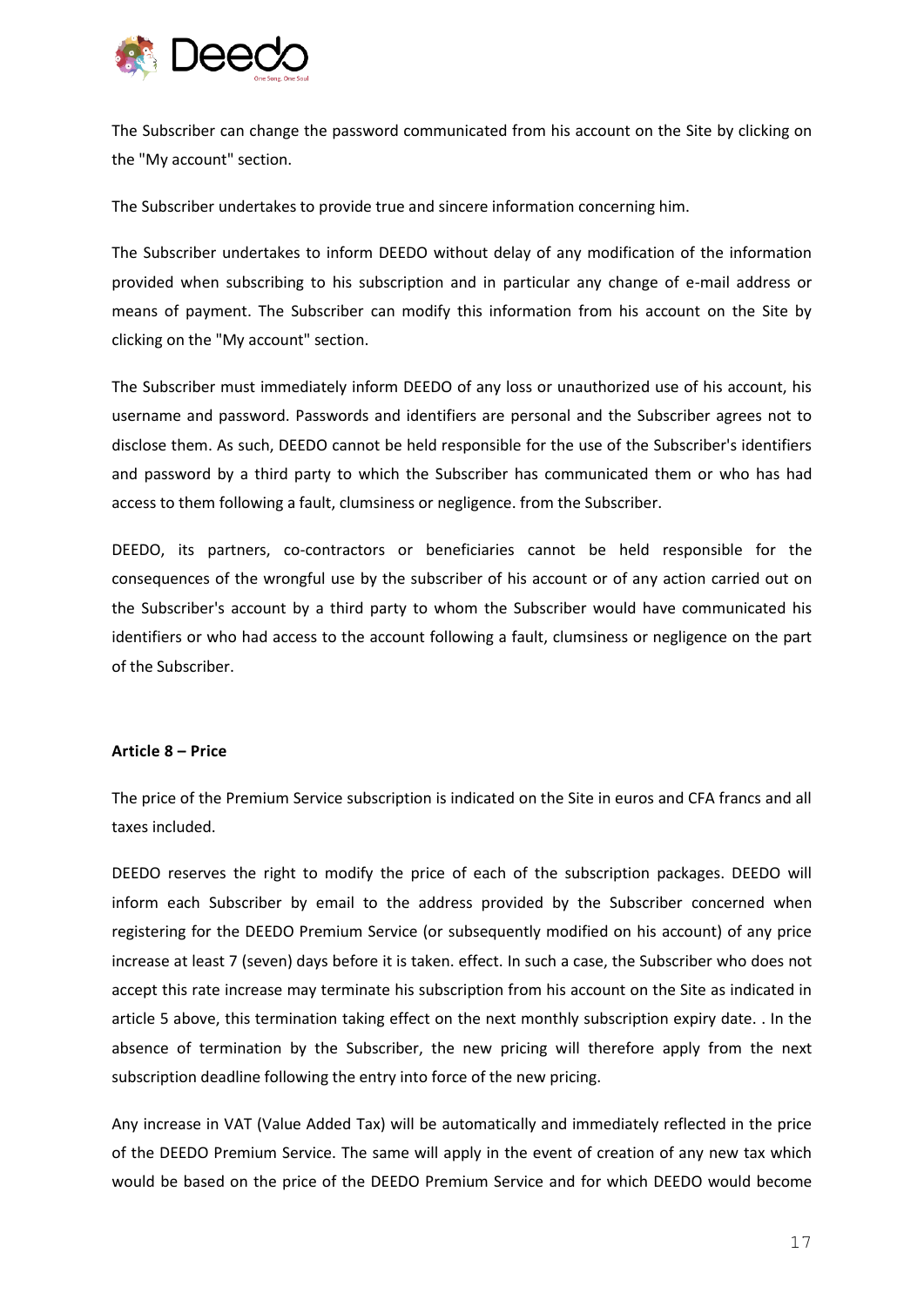

liable. The termination conditions provided for in the event of a change in the price of the subscription packages referred to above will apply under the same conditions in the event of a change in the price resulting from an increase or the creation of new taxes.

Please note that connection and communication (Internet) costs associated with using the DEEDO Premium Service are not covered by DEEDO and remain the responsibility of the Subscriber.

## **Article 9 – Paiement of Subscription**

Different means of payment for the price of the subscription or package are offered on the Site (credit card, prepaid card, PayPal and / or other means of payment).

It is specified that when the Subscriber communicates his bank details to DEEDO, these are not kept by DEEDO.

Depending on the length of the subscription chosen by the Subscriber, the subscription price is payable monthly or annually. Payment will be made, in the future (payment in advance), when subscribing to the DEEDO Premium Service then every month or year, by direct debit until termination of the subscription, whether the termination is at his initiative. or that of DEEDO.

In order to optimize transaction security, DEEDO has chosen several payment systems. The guarantees granted by DEEDO for the security of transactions are identical to those obtained respectively by DEEDO from these payment system publishers.

In the absence of any contrary elements provided by the Subscriber, the computerized registers, kept in the computer systems of DEEDO and of its partners under reasonable security conditions, will be considered as proof of communications, orders, validations and payments. intervened between the Subscriber and DEEDO. This information shall prevail except to provide written proof to the contrary by the Subscriber. The archiving of these elements is carried out on a reliable and durable medium so as to correspond to a faithful and durable copy in accordance with Article 1348 of the Civil Code.

## **Article 10 – Territory**

Subscription to the DEEDO Premium Service is reserved for individuals residing in the territories listed on the Deedo platform at the time of registration and having one of the means of payment offered by the platform.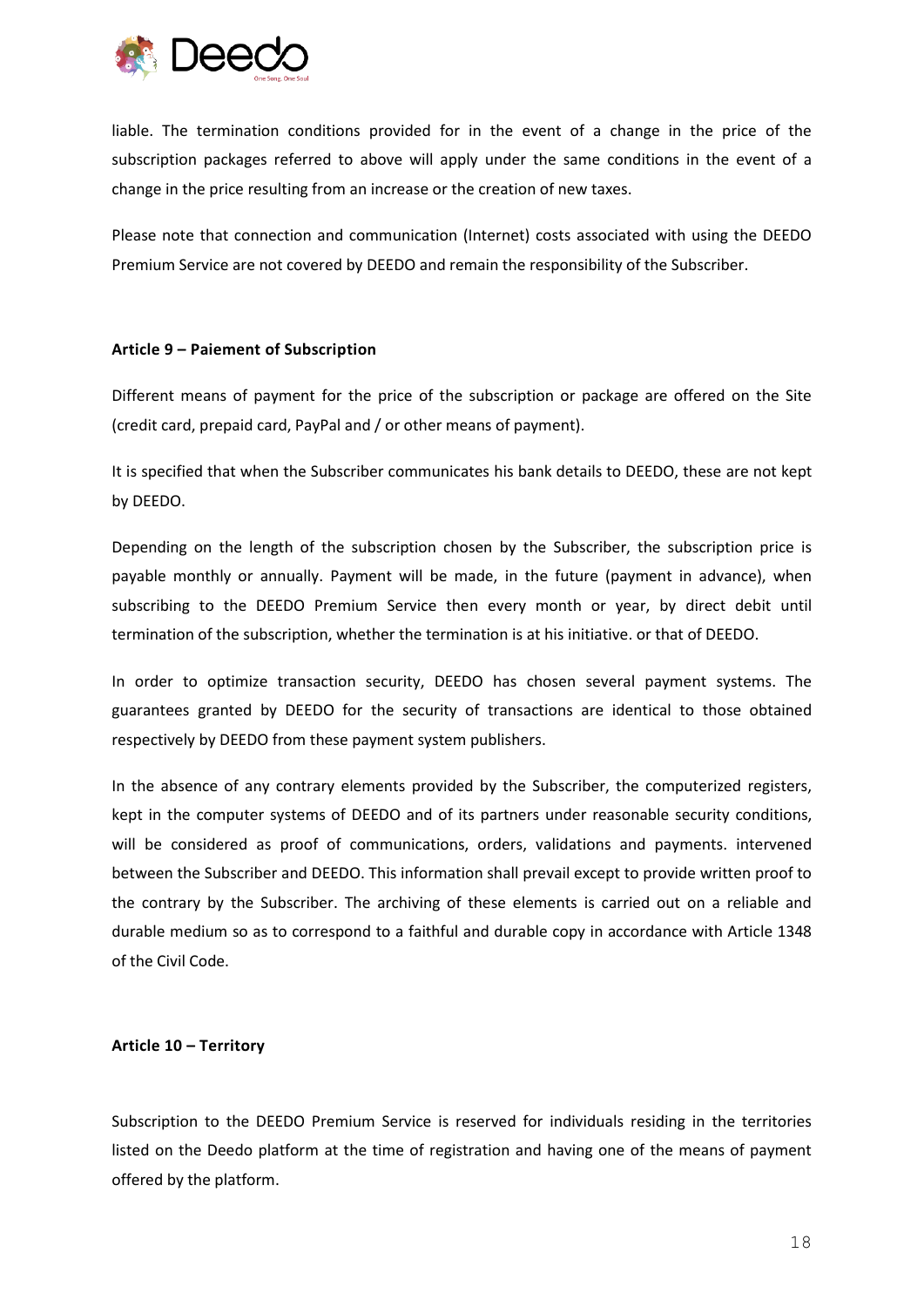

## **Article 11 – Responsibility**

DEEDO cannot be held liable in the event of non-performance or improper performance by the Subscriber of these T & Cs, unforeseeable and insurmountable fact of a third party or in case of force majeure as defined by the Court of Cassation French.

As a simple publisher of the service, DEEDO cannot guarantee the quality of the Internet network or its access and cannot guarantee the absence of interruption of the service specific to the Internet network.

Consequently, DEEDO cannot in any case be held responsible for malfunctions in access to the DEEDO Premium Service, the opening speeds and consultation of the pages of the services, the listening speeds of phonographic recordings, temporary inaccessibility. or definitive to the DEEDO Premium Service, fraudulent use by third parties of the information made available on the Site.

Consequently, it is also the Subscriber's responsibility to protect his computer or other equipment, in particular against any form of intrusion and / or contamination by viruses, DEEDO can in no way be held responsible for an intrusion and / or virus contamination of its equipment resulting from a fault, clumsiness or negligence of the Subscriber.

DEEDO cannot be held responsible for any malfunction or deterioration of the Subscriber's equipment resulting from fault, clumsiness or negligence on the part of the Subscriber or from an unforeseeable and insurmountable fact of a third party. More generally, DEEDO disclaims all liability if a breach of any obligation was the result of a case of force majeure or fortuitous, including, but not limited to, catastrophes, fires, internal or external strike, internal failure or breakdowns or external, and in general any irresistible and unpredictable event that does not allow the proper execution of orders. Under no circumstances can DEEDO be held responsible in the event that the service offered is incompatible with certain equipment and / or functionalities of the Subscriber's computer hardware. Finally, DEEDO cannot be held responsible for the faulty use made by the Subscriber of the DEEDO Premium Service nor for the use of the Subscriber's account made by a third party to whom the Subscriber has communicated his identifiers or who has had access to the account following a fault, clumsiness or negligence on the part of the Subscriber. The Subscriber undertakes in these cases to make his personal matter of any complaint, claim, or opposition and more generally of any proceedings against DEEDO from a third party.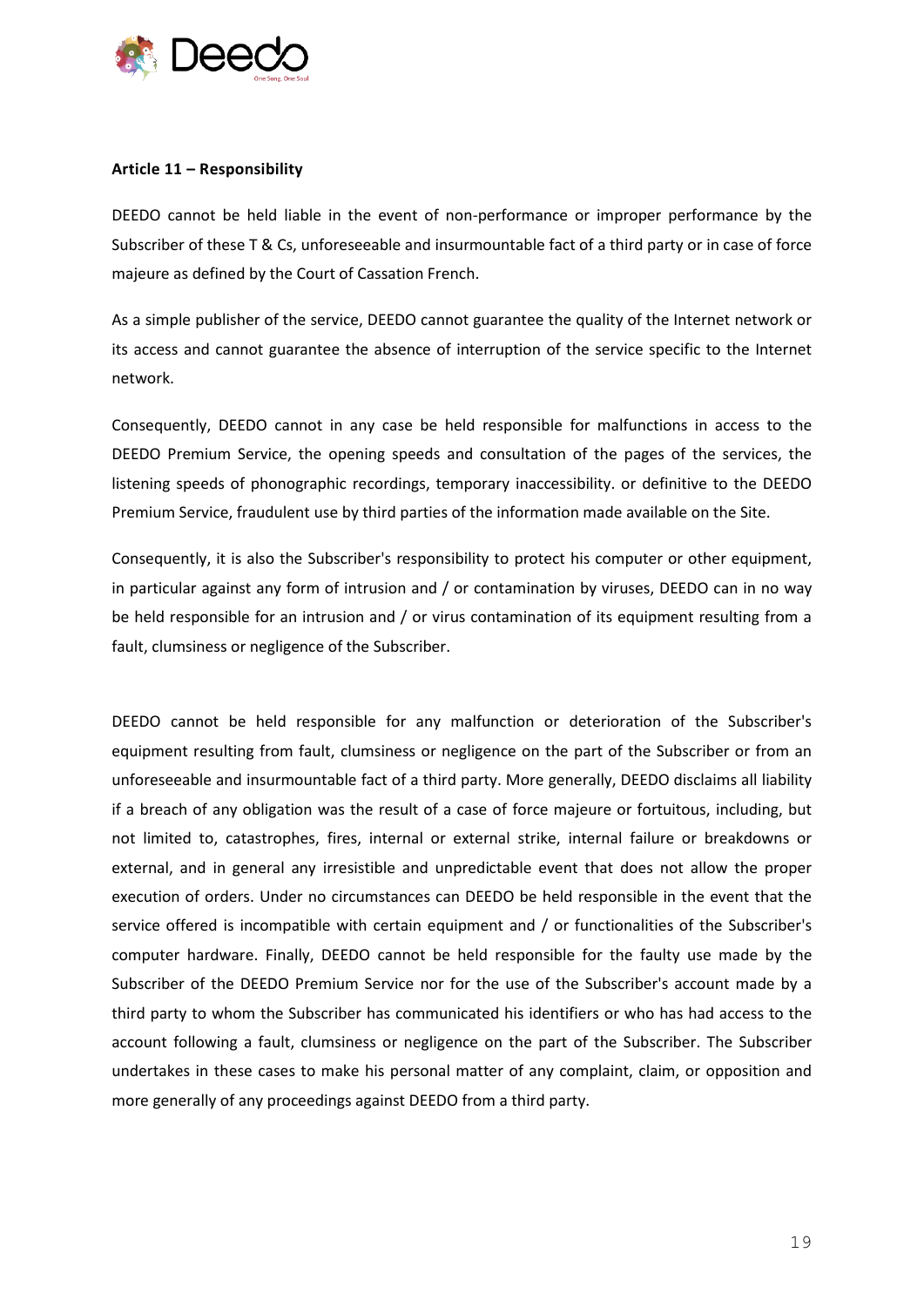

## **Article 12 – Personal Data Protection Policy**

## $12.1 - Object$

This section illustrates DEEDO's commitment to respect for your private life and the protection of personal data concerning you, collected and processed during your use of the Site and DEEDO services under the conditions referred to in within the General Conditions of Use and Sale of DEEDO services (the "Data").

DEEDO undertakes to comply with the legislation in force relating to the protection of privacy with regard to the automated processing of personal data. The Site has been the subject of a prior declaration to the National Commission for Computing and Liberties (CNIL).

### 12.2 Collected Data

The Data collected and subsequently processed are those that you voluntarily send us via the Site registration form (the "Form") or on the "My Information" page of your account and concern, at a minimum, your username, your age, your gender and a valid email address.

When you use the Site and the services of DEEDO, certain Data is collected automatically, in particular technical data (such as the IP address of your computer or your mobile devices) and information relating to the consultation and use that you make. the pages of the Site, the advertisements displayed on the Site and the functionalities of DEEDO's services, to the exclusion of any other.

## 12.3 Purposes of Processing

The Data that you voluntarily transmit to us and which are identified as mandatory within the Form, are necessary for the purposes of benefiting from the functionality of the Site and DEEDO services (in particular for access to the Site and DEEDO services).

The Data that you voluntarily transmit to us (mandatory or not) as well as the Data collected automatically by the Site allow (i) to personalize and improve your use of the Site and DEEDO's services, (ii) to ensure the provision of the services of DEEDO by its partners, if applicable, (iii) to personalize the advertising offer that is offered to you by DEEDO or its partners on the Site or the websites of its partners, (iv) to analyze and perform statistics as regards the consultation and use of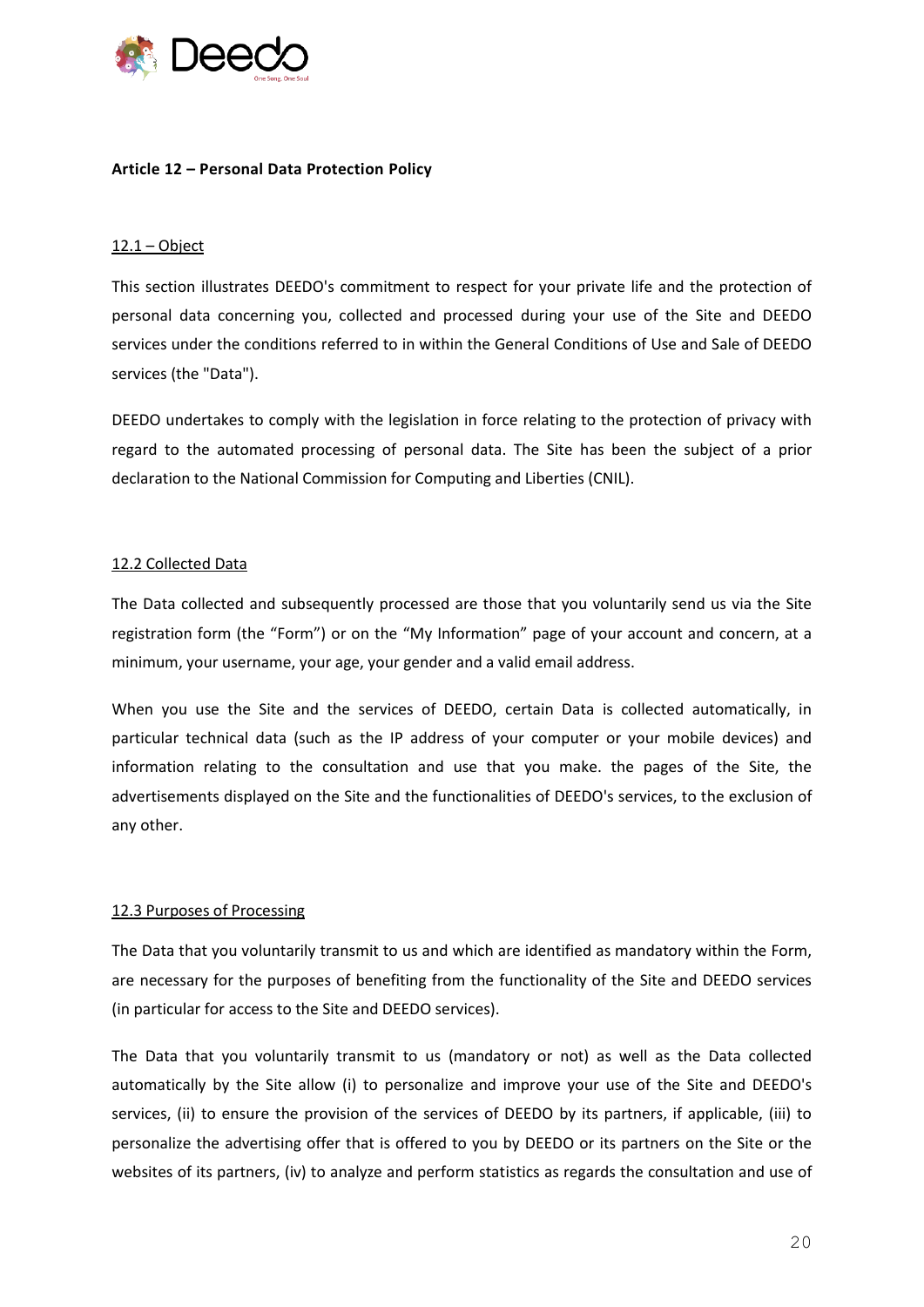

the Site, DEEDO's services and advertisements displayed on the Site and, (v) only in the event that you have expressly consented to the association of your DEEDO account with your accounts of use of social networks when you register on the Site or by setting up your DEEDO account for this purpose in the "Notifications and Sharing" section (to access this section, click here), to share content from the Site on these networks or to make known your consultation or your opinion concerning content of our Site on the websites of these networks.

The Data may also allow DEEDO to send you DEEDO newsletters to the e-mail address as entered and, where applicable, modified by you or even notifications on your mobile devices. . If you no longer wish to receive these newsletters or notifications, you can unsubscribe at any time by clicking on the link provided for this purpose at the bottom of each newsletter or by modifying your Data from your account on the Site by clicking on the section "Notifications & sharing".

This Data is also kept for security purposes, in order to comply with the legal and regulatory obligations to which DEEDO is subject.

## 12.4 Data Recipients

Your Data are not communicated to third parties without your express consent.

However, you are informed that they may be disclosed by application of a law, regulation or by virtue of a decision of a competent regulatory or judicial authority or, if this proves necessary, for the purposes, for DEEDO, to protect its rights and interests.

As part of the management of your subscription, your Data may be transmitted to the companies responsible for the management, execution and processing of payment transactions.

As part of the sending of newsletters or notifications, your Data may be sent to the Sendinblue company responsible for the management, processing and sending of DEEDO newsletters and notifications.

DEEDO may share some of your Data as part of your use of third-party applications made available to you on the "Application" page of the Site (the "Applications"). DEEDO undertakes to transmit this Data only in cases where you have given your express consent when using each Application. You are informed that the privacy policies of our partners then govern their use of the Data that we communicate to them with your agreement or that they collect directly from you.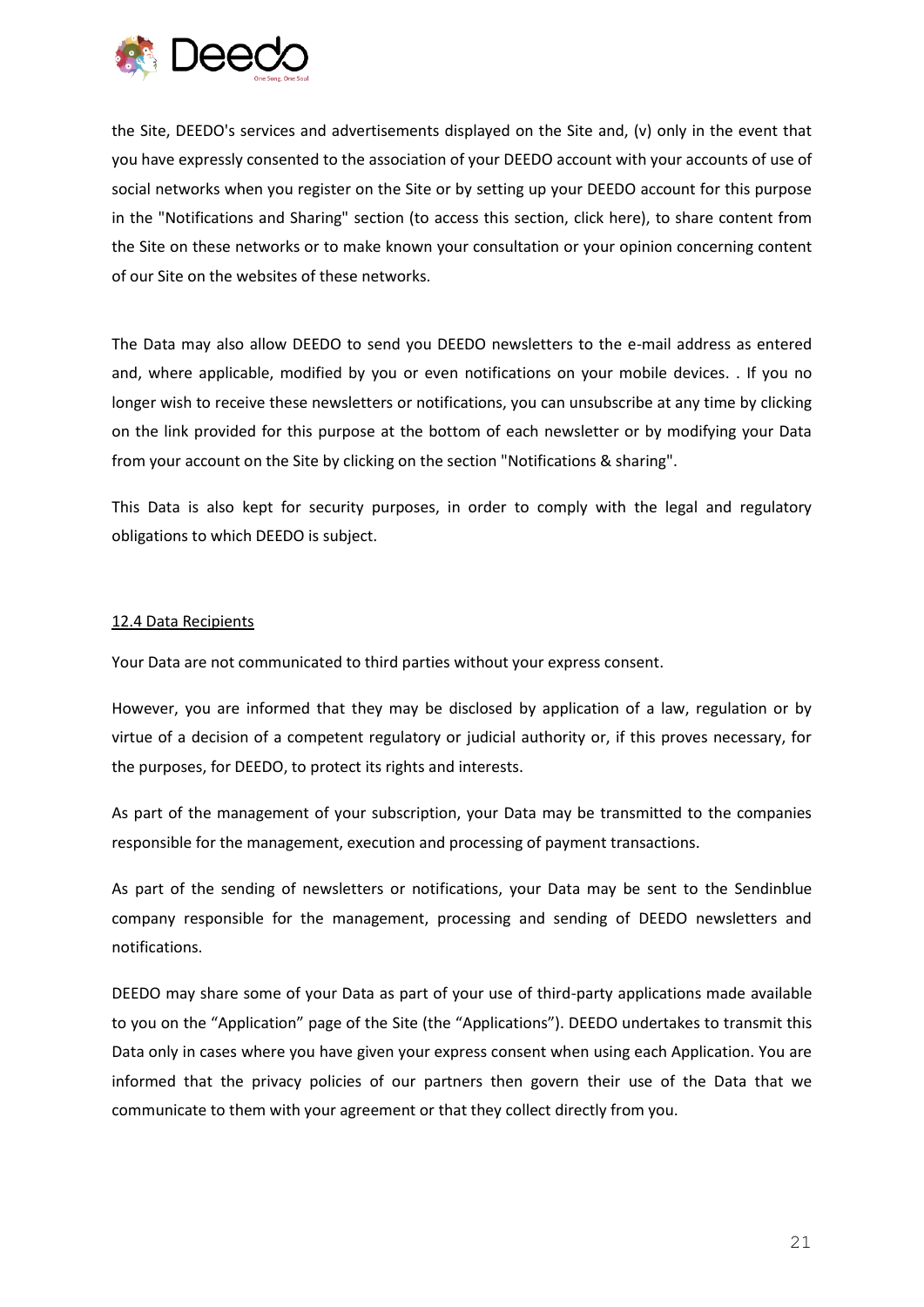

As part of the processing of your Data for the purposes of personalizing the advertising offer that is offered to you by DEEDO or its partners, your Data may be transferred to its partners or to service providers responsible for analysis and processing. of your Data on behalf of DEEDO or its partners.

When you have subscribed to DEEDO's services through a DEEDO partner, DEEDO may transmit your Data to this partner in order (i) to ensure the proper execution of the provision of our services by this partner, (ii) to allow it to analyze and carry out statistics regarding the consultation and use of DEEDO's services and (iii) to personalize the advertising offer offered to you by this partner.

DEEDO may also be required to transmit your Data to Facebook, Twitter, Google+, WhastApp, in the event that you have expressly consented to the association of your DEEDO account with your accounts for using these social networks at the time of your registration. on the Site or by setting up your DEEDO account for this purpose in the "Notifications and Sharing" section, in order to (i) allow you to share content from the Site on these networks or to make known your consultation or your opinion concerning content from our Site on the websites of these networks and (ii) to personalize the advertising offer that is offered to you by DEEDO or third parties on these networks.

## **12.5 Transfer of your Data**

As part of the processing of your Data, it may be transferred by DEEDO to servers located in several countries.

You are informed that your Data may be transferred within the DEEDO group to a country other than your country of residence and in particular outside the European Union (in Africa, UK or the United States of America ). DEEDO informs you that the transfer of your Data is carried out in compliance with the provisions of the Data Protection Act and in particular articles 68 and 69 of this Law.

In addition, you are informed that in order to allow you to use the Applications, Data may be transferred to a country other than your country of residence and in particular outside the European Union. You are informed that the confidentiality policies of our partners, available in the Applications, then govern the processing by the partners concerned of your Data.

You are also informed that, in the event that you have expressly consented to the association of your DEEDO account with your user account of Facebook, Twitter, Google +, WhatsApp, some of your Data may be subject to a transfer to a country other than your country of residence and in particular outside the European Union. You are informed that the privacy policy of these social networks to which you have agreed to associate your DEEDO account, if applicable, is available on their respective websites and governs the processing of your Data by these networks.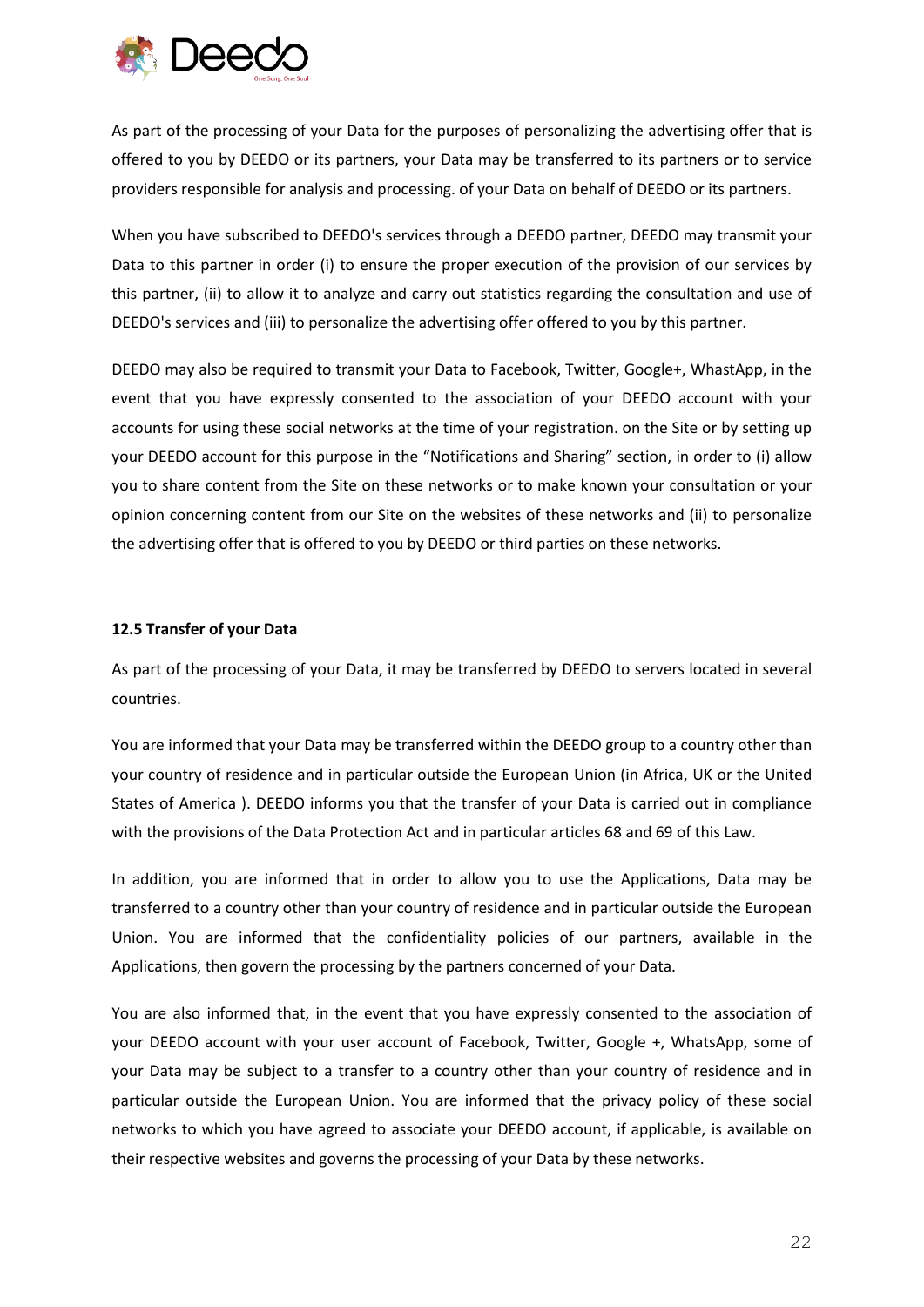

In addition, in the event that you have subscribed to DEEDO services through a DEEDO partner, some of your Data may be transferred to a country other than your country of residence and in particular outside the European Union.

You are informed that the privacy policy of these partners is available on their respective websites and governs the processing of your Data by these partners.

Finally, you are informed that, in order to enable you to receive newsletters or notifications, Data may be transferred to a country other than your country of residence and in particular outside the European Union, outside the United States. 'Africa, (in the United Kingdom or in the United States of America, in Canada). DEEDO informs you that the transfer of your data is carried out in compliance with the provisions of the Data Protection Act and in particular articles 68 and 69 of this Law.

### **12.6 Data Security**

DEEDO attaches particular importance to the security of your Data and implements all appropriate measures to limit the risks of their loss, deterioration or misuse.

## **12.7 Data Retention**

The Data are stored at the Site host identified in the Legal Notice and are kept for the period strictly necessary to achieve the purposes referred to above.

Beyond this period, they will be kept for exclusively statistical purposes and will not give rise to any exploitation of any kind.

## **12.8 Your Rights**

You have the right to access and rectify your Data by sending us a request to this effect via the "Contact us" section or by mail to the following address:

If you are a user in Europe: DEEDO 1 Cours Louis Leprince-Ringuet, 25200 Montbéliard, France

If you are a user in Africa: DEEDO, Point-E, rue 4xD, BP 45125, Dakar-Fann, Senegal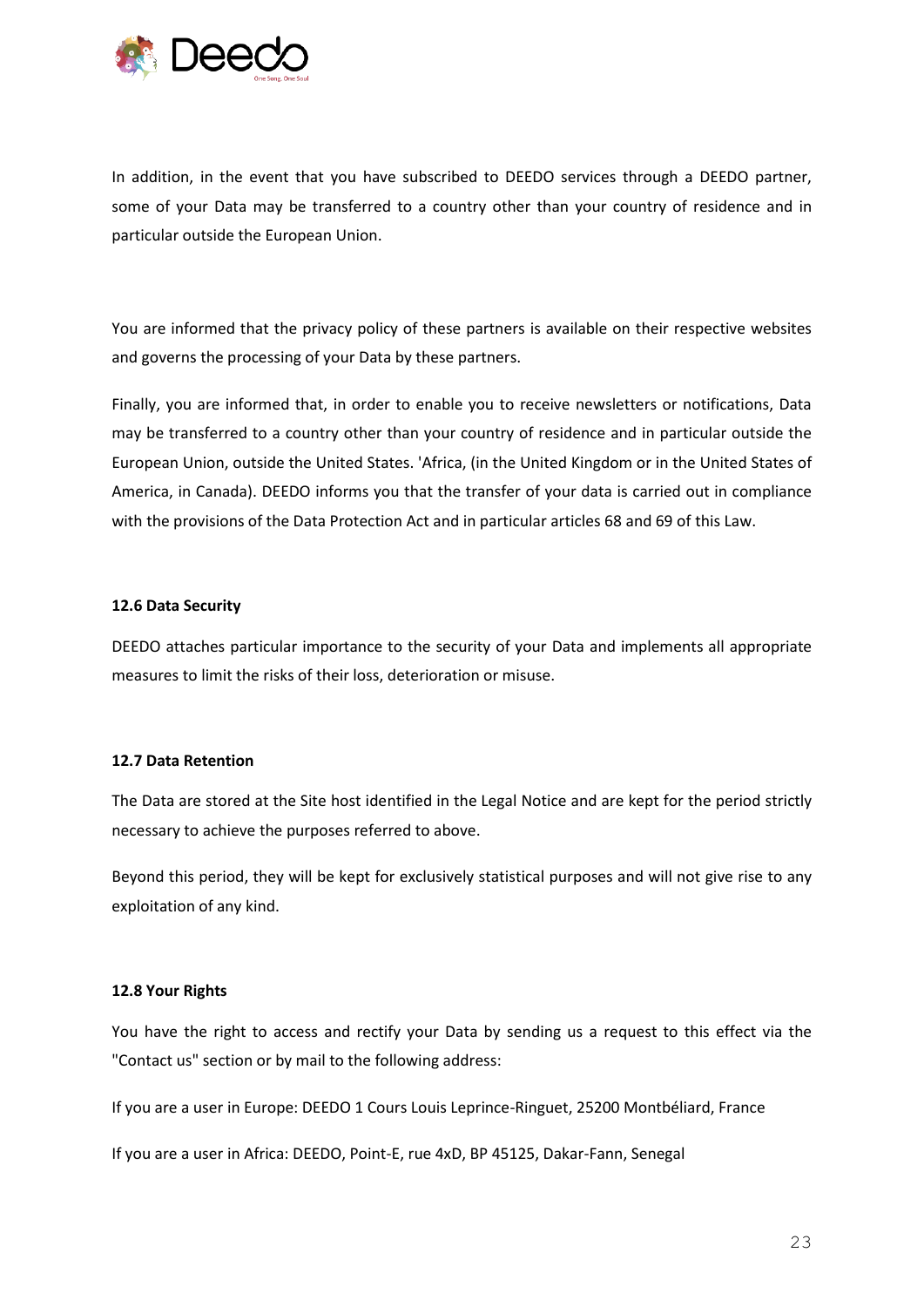

## **Article 13 – Data Collection Systems**

DEEDO and third parties are likely to implement Data Collection Systems on the member's computer.

The member can find all the information relating to his rights and the choices he can make on the installation of Data Collection Systems by DEEDO or third parties on his computer in DEEDO's Personal Data Protection Policy.

## **Article 14 – Intellectual Property**

The general structure of the Site, the DEEDO Premium Service and all the elements composing them (such as in particular logos, domain names, phonographic or videographic recordings and their associated elements including the photographs, images, texts and biography of the authors, artists) performers and / or any other entitled to the phonographic or videographic recordings as well as the visuals of the packaging of these recordings) are the exclusive property of DEEDO and / or its licensors (in particular phonographic and / or videographic producers ("record companies », Collective management company of copyright (such as SACEM), etc.).

These elements are protected by laws relating to intellectual property and others, and in particular copyright. The Subscriber may only use these elements as part of the use of the DEEDO Premium Service, in accordance with the provisions of these general conditions of use and sale.

Any total or partial representation of the Site, the DEEDO Premium Service and / or the elements composing them (as described above) by any means whatsoever, without the express authorization of DEEDO is therefore prohibited and would constitute a sanctioned infringement. by Articles L. 335- 2 et seq. of the Intellectual Property Code.

Any hypertext link referring to the Site and using the technique of "framing" (programming technique offering the possibility of dividing the window of a web browser into several autonomous frames in order to display the content of an external site) or "In-line linking" (process for showing in a web page a single element taken from another site, which saves storage space on the hard disk of the machine where the site is hosted and which has for effect of concealing from an uninformed user the original environment to which this element belongs) is strictly prohibited.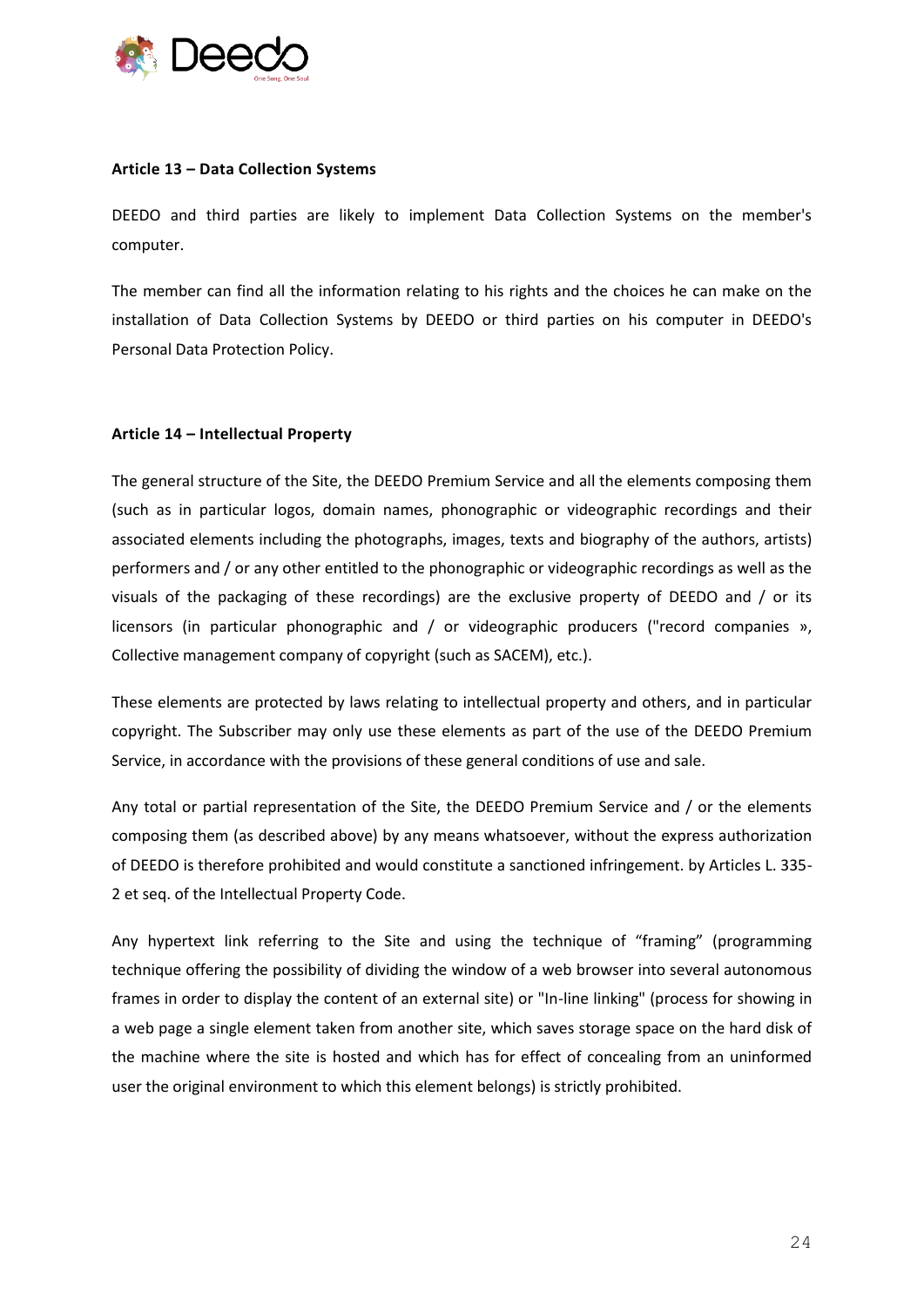

Any artificial use of a DEEDO account (this use having for object, for example, to abnormally or artificially increase the number of plays of certain Recordings), via automated processes such as robots or scripts or by any other means is strictly prohibited.

The phonographic recordings of the DEEDO Premium Service are digital files protected by national and international provisions on copyright and rights related to copyright. As such and in accordance with the provisions of the Intellectual Property Code, only listening to them in an exclusively private setting is authorized. Any use for purposes other than private exposes the Subscriber to civil and / or criminal prosecution. Any other use of these digital files is strictly prohibited and in particular any downloading or attempting to download, any transfer or attempt to transfer permanently or temporarily to the hard drive of a computer or any other device (in particular smartphones, digital music players. and other portable digital audio players), any burning or attempted burning on CD or any other medium is expressly prohibited. Any resale, exchange or rental of these digital files is strictly prohibited.

The Subscriber declares to take note that the phonographic recordings made available to him for listening in the form of digital files as part of the DEEDO Premium Service are protected by technical protection measures put in place by DEEDO in order to prevent or limit, within the limits of the technical constraints existing in the matter and the technologies available, the uses of these recordings not provided for by these general conditions of use and sale.

The Subscriber undertakes not to employ any technical measure likely to allow the circumvention of technical protection measures with a view to downloading these digital files and allowing them to be kept in the storage unit of his reception terminal. whatever it is (PC, macs, mobile phone, digital music player and other portable digital audio players, etc.).

The Subscriber declares to take note that knowingly infringing a technical protection measure exposes him, by application of the provisions of Article L. 335-4-1 of the Intellectual Property Code to the payment of a fine. of 3,750 euros and that the fact of knowingly procuring or offering to others, directly or indirectly, means designed or specially adapted to undermine a technical measure of protection being for its part punishable by imprisonment of six months and of 30,000 euros fine.

## **Article 15 – Suspension and / or early termination at the initiative of DEEDO or the Subscriber**

Without prejudice to any damages that DEEDO may request, DEEDO reserves the right to suspend a Subscriber's access to the DEEDO Premium Service and / or automatically terminate, without notice or compensation, his subscription to the DEEDO Premium Service in case of: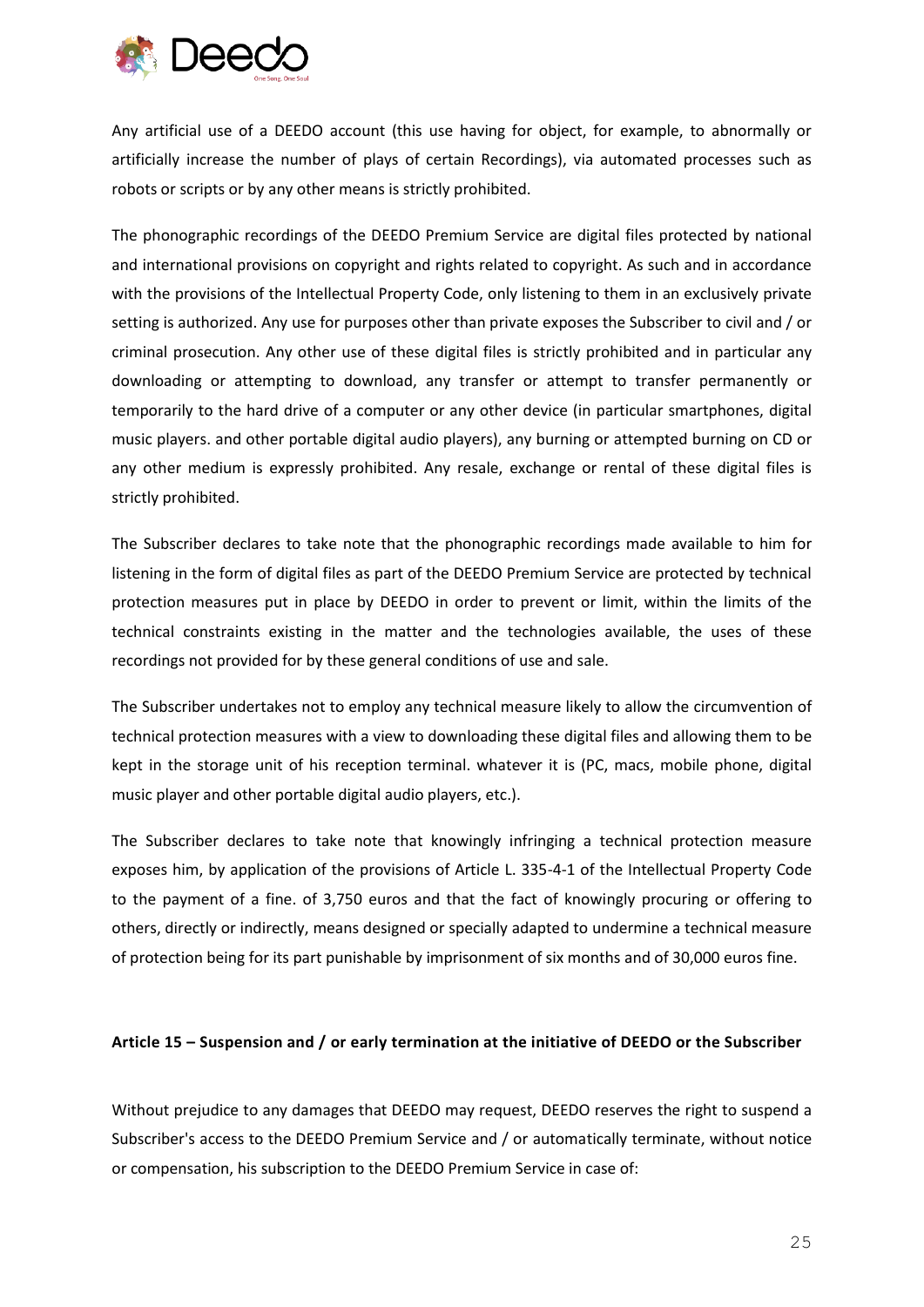

- non-compliance by the Subscriber with these general conditions of use and sale, and in particular:

• failure to respect the intellectual property rights of DEEDO and / or its licensors,

• circumvention or attempted circumvention of technical protection measures put in place by DEEDO,

• multiple simultaneous connections to the same DEEDO Premium Service account or attempt at multiple simultaneous connections,

• provision of false information when registering for the DEEDO Premium Service;

- total or partial non-payment by the Subscriber of the price of his subscription to the DEEDO Premium Service;

- acts contrary to the commercial interests of DEEDO.

For his part, the Subscriber may terminate, without notice or compensation for the benefit of DEEDO, his package or his subscription in the event of DEEDO's breach of its main obligations defined in these general conditions or in the event of legitimate reasons such as in particular ( such as theft of the Mac, PC, technical incompatibility of the DEEDO Premium Service with the Subscriber's equipment).

## **Article 16 – Amendments to these general conditions of use and sale**

DEEDO reserves the right to modify at its discretion these general conditions of use and sale. DEEDO will inform each Subscriber by e-mail to the address provided on the Subscriber's account of any modification to these general conditions of use and sale at least two (2) months before they take effect. In the event that the Subscriber does not accept these modifications, he will be free to terminate his subscription from his account on the Site as indicated in article 5 above, this termination taking effect on the next due date. monthly subscription. In the absence of termination, the new general conditions of use and sale will therefore apply from the next subscription expiry date following the entry into force of the new general conditions of use and sale.

## **Article 17 – Customer Service**

For any information or question concerning the DEEDO Premium Service, the Subscriber